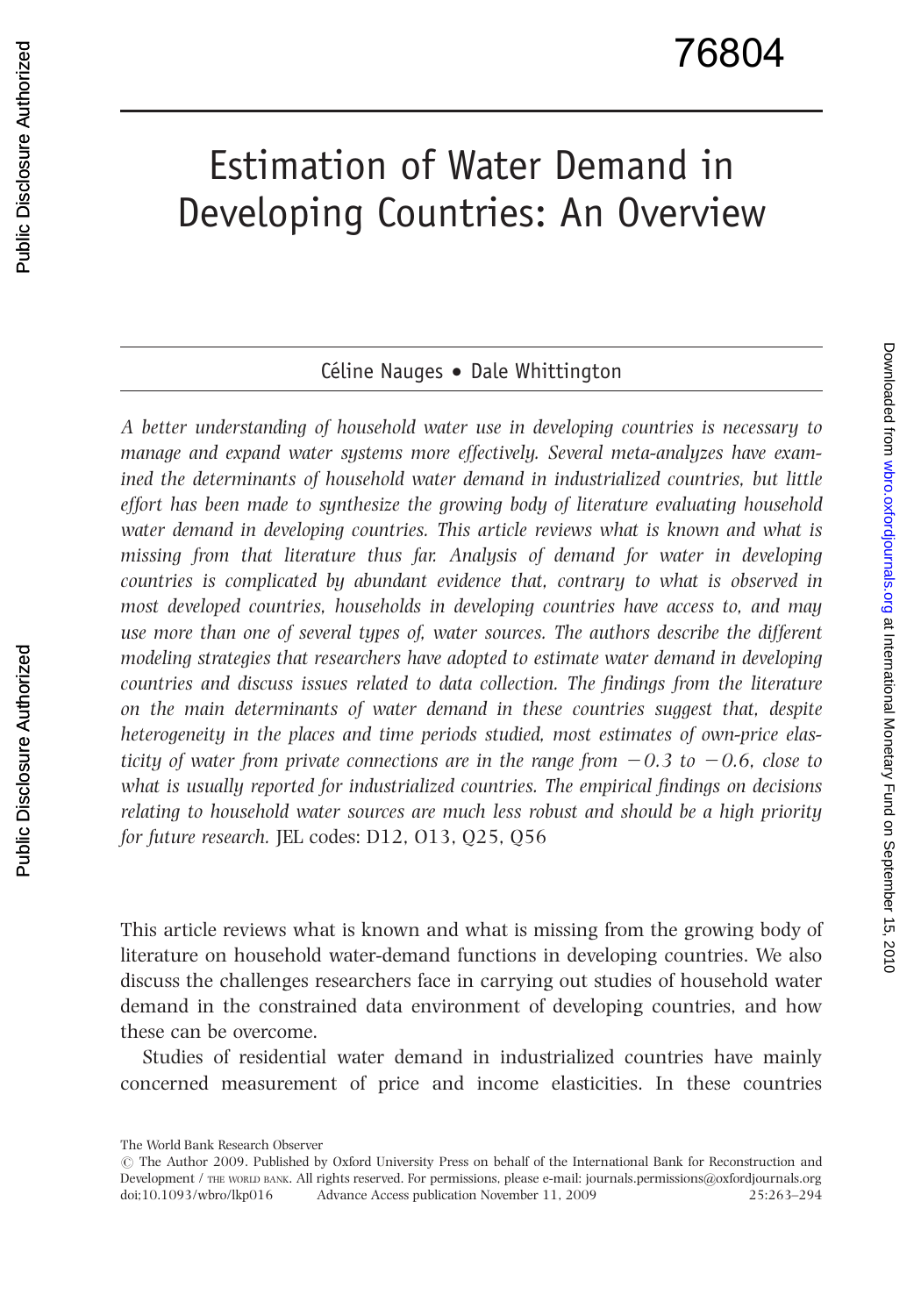almost all households have a connection to the piped water network. Tap water, generally of good quality, is the primary source for all water uses. These characteristics permit a relatively straightforward estimation of the household waterdemand function. The chief methodological issue that has been extensively discussed in this literature is the nonlinearity of the pricing scheme, which may cause an endogeneity bias at the estimation stage.

Analyzes of household water demand in developing countries first appeared in the work of White, Bradley, and White (1972), Katzman (1977), and Hubbell (1977), but they remain limited even today. One reason for this lack of attention is that such analyzes are more difficult to do. This is mainly because conditions surrounding water access often vary across households, and this variability makes it almost impossible to base a comprehensive analysis of household water demand on secondary data from the water utility. Households often rely on a variety of water sources, including piped and nonpiped sources with different characteristics and levels of services (price, distance to the source, quality, reliability, and so on). For many households in developing countries water is a heterogeneous good, which is not usually the case in industrialized countries (Mu, Whittington, and Briscoe 1990). Obtaining water from nontap sources outside the house involves collection costs that need to be taken into account to assess household behavior accurately.

Researchers have employed four principal strategies to obtain the information needed to investigate the behavior of household water demand in developing countries. First, well-designed household surveys can be used to complement existing data from public (and private) utilities.<sup>1</sup> Second, households can be asked questions about how they would behave in hypothetical water-use situations (for example, Whittington and others 1990; The World Bank Water Demand Research Team 1993; Whittington and others 2002). Third, researchers can look to secondary markets such as housing to draw inferences about how households value improved water services (for example, North and Griffin 1993; Daniere 1994; and, for a review, Komives 2003). Fourth, experimental methods (including randomized controlled trials) can be used to test how households behave in response to different water supply interventions (Kremer and others 2007, 2008).

This paper reviews the literature that uses data from utilities and household surveys to estimate household water-demand functions, not papers that investigate the behavior of water demand based on stated preference techniques, revealed preference techniques, or experimental methods. We begin with an overview of three large groups of households in developing countries and discuss why water planners need somewhat different information about the behavior of household water demand to address the policy challenges each household group poses. We then provide a brief overview of the literature on the estimation of waterdemand functions in industrialized countries because research based on data from developing countries has been informed by findings from this work.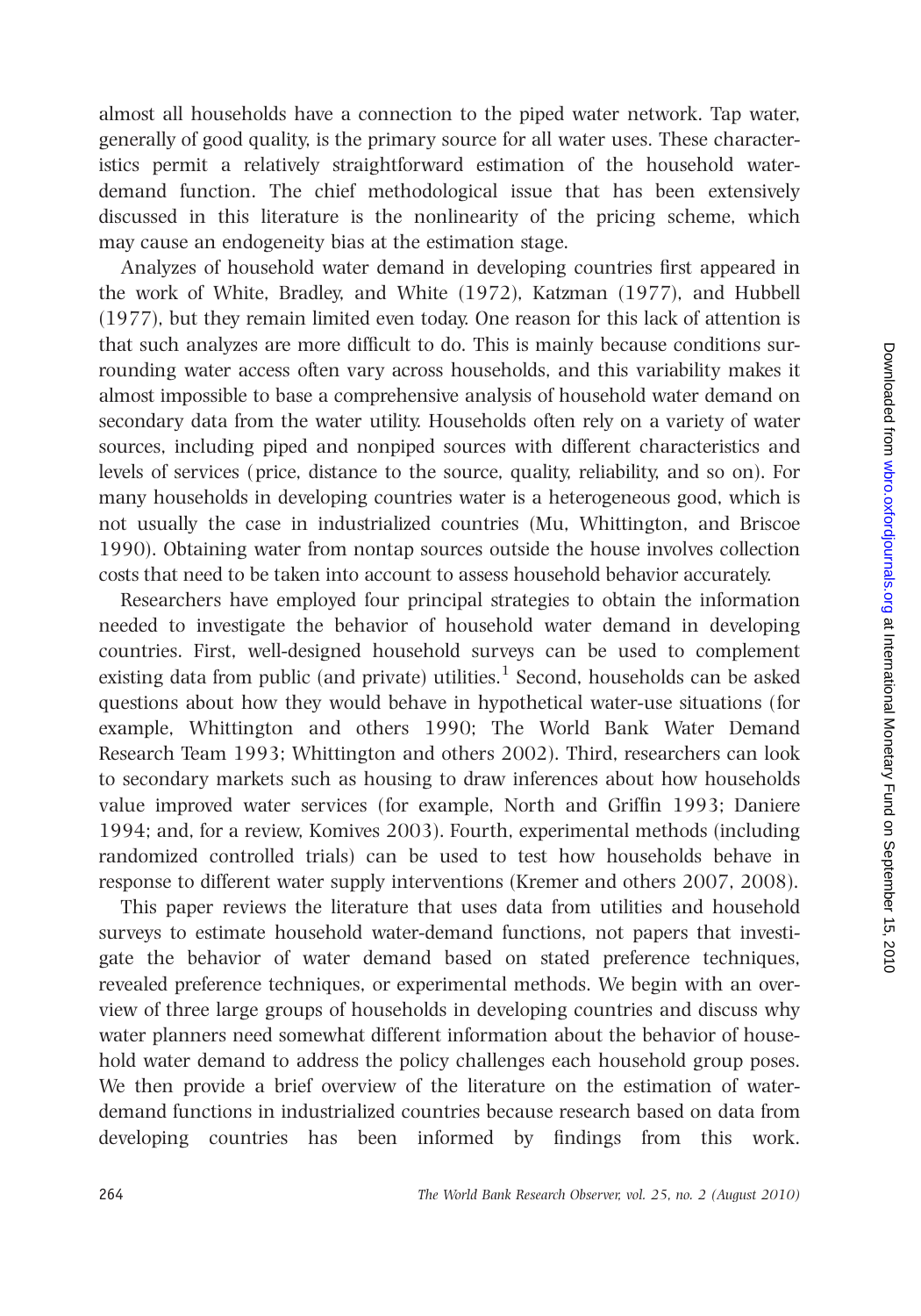Methodologies developed to correct for price endogeneity under nonlinear pricing have in particular been applied in recent studies of household water-demand functions in developing countries.

Next we describe the different modeling strategies that researchers have adopted to estimate water-demand functions in developing countries, and discuss issues related to data collection. We then review the findings from the literature on the main determinants of water-demand functions in developing countries: water price, cost of water collection, quality of water service, and household socioeconomic characteristics. In our conclusions we discuss the policy implications of the findings from this literature and indicate directions for future research. In the Appendix we offer some recommendations for the design of household surveys that collect data for estimating water demand functions.

## Background

Broadly speaking, there are three large groups of households in developing countries today, each with its own distinct set of water and sanitation challenges. First, there are hundreds of millions of households living in the medium and large cities of China, India, Southeast Asia, and Latin America with monthly incomes of US\$150 –400. Most of these households can now afford municipal piped-water services in their homes or will soon be able to do so. For many of these households, full sewerage collection and treatment may remain financially out of reach for some time, but rising incomes will increase demand for the services of a modern piped-water supply and put pressure on governments to ensure that better services are provided. The challenge for water supply managers serving this first group of households is to raise the financing necessary to pay for the capital-intensive investments needed to expand system capacity and improve water quality and service reliability (Whittington and others 2009). An understanding of how the quantity of water used by households is affected by tariff structures and other factors is needed to help guide public pricing policies, that is to design tariff structures that will both raise funds for financing system improvements and better balance the economic value of water to households with the rising costs of supply.

The second large group of households live in the expanding slums of cities through the developing world and typically have incomes of less than US\$150 per month. Many of these households currently lack in-house piped connections and the income to obtain them. In densely crowded slums there are often large positive externalities associated with improved sanitation. Because such sanitation is crucial for public health, improvements in water supply must compete with sanitation investments for limited public subsidies. Here the challenge is to design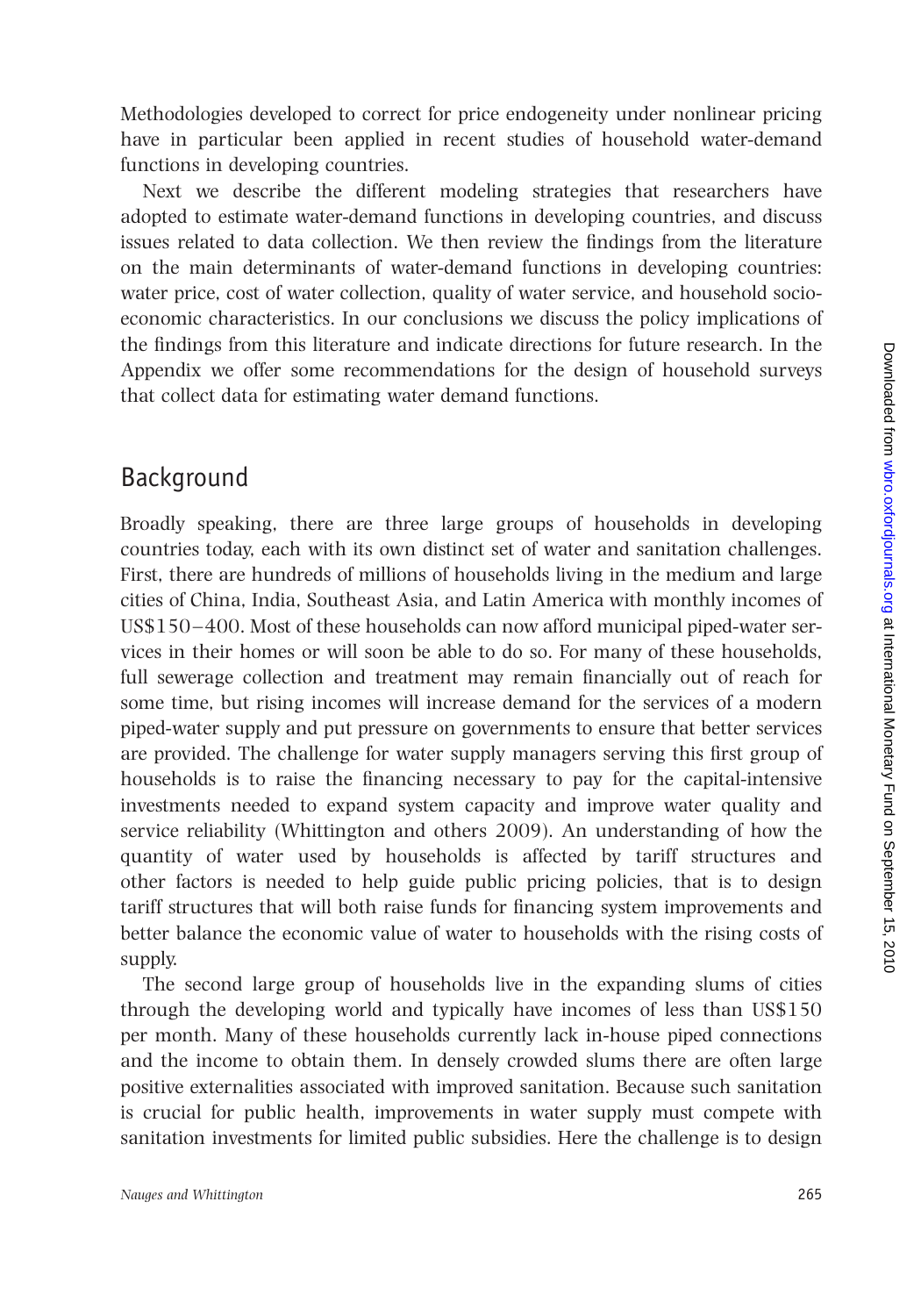tariffs and subsidies so that the basic needs of all households can be met. At the same time the incomes of many of these households are also growing, and water planners should not design service options and tariffs that trap these slum households for long periods with only intermediate water and sanitation services. For this second group, water planners need a better understanding of both the factors that determine the water source choices made by households and the quantity of water used, so that piped services can be offered to the minority of households that can afford them—and other households can be served by cheaper, more basic, levels of service.

The third large group of households live in the rural areas of Sub-Saharan Africa and South Asia on less than US\$1 per person per day. For the majority of these households, in-house piped water and sanitation services are prohibitively expensive and will remain out of reach for the foreseeable future. The design of rural water supply projects and programs to reach this third group of households has a long history of failure (Therkildsen 1988). Hundreds of millions of dollars have been spent by donors on projects that households do not want and that are subsequently abandoned. Regardless of the type of technology utilized by donors, systems were not repaired and fell into disuse. Cost recovery was minimal and revenues were often insufficient to pay for even basic operation and maintenance, much less capital costs. Communities did not have a sense of ownership in their water projects, and households were not satisfied with the type of services that donors and national governments provided.

Over the past two decades a global consensus has gradually emerged among national governments and donors about what has been learned from this failure and how best to design rural water-supply programs to serve households in such communities (Whittington and others 2009). Most sector professionals would now agree that a well-designed rural water-supply program should include the following:

- 1. Involve households in the choice of both technology (service level) and institutional and governance arrangements;
- 2. Give women a larger role in decision-making;
- 3. Require households to pay all of the operation and maintenance costs of providing water services and at least some of the capital costs;
- 4. Transfer ownership of the facilities to the community;
- 5. Involve households in the design of cost recovery systems and tariffs to be charged.

The role of higher level government (for example national, state, province), perhaps assisted by donors, is to decide the following:

1. The eligibility rules (that is which communities are eligible to participate in the program);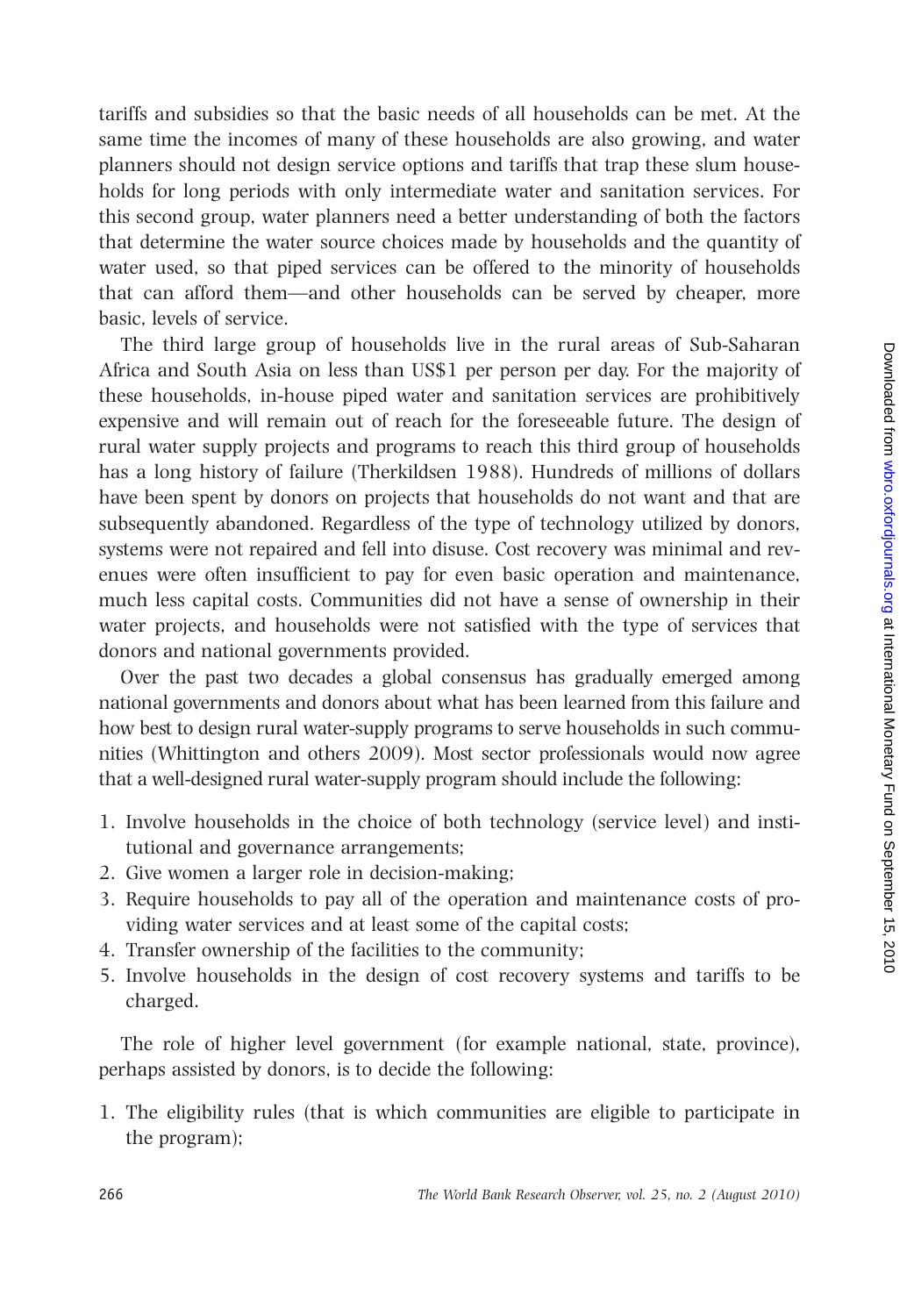- 2. The feasible technological options to offer to communities;
- 3. The cost-sharing rules (how much will government pay, how much will communities pay);
- 4. The protocol for transferring ownership of facilities to the communities;
- 5. The government's financing of the program (grants versus loans);
- 6. How best to provide communities with information about the program.

In order for governments and donors to make informed decisions about the design of these program rules for rural water-supply programs, they need better information in particular about source choices made by households, that is the factors that determine whether or not households will decide to use the public taps and community handpumps that are the typical service options provided by rural water supply programs. For this third group of households, the interconnection between sanitation and water investments is less critical than for households living in urban slums. In rural areas, the negative externalities associated with poor sanitation often can be more effectively addressed by behavioral change than by infrastructure investments.

We acknowledge that there is considerable heterogeneity among households in each of these three groups. Nevertheless, we believe this simple typology is helpful because it illustrates that the information on the behavior of household water demand that is needed for policy decisions is somewhat different for the three groups. For households with piped connections living in the nonslum parts of medium and large cities, water planners need to know how household water use from piped connections responds to changes in tariffs, given that some households may rely on multiple water sources. For poorer households living in slum areas, information on how households with piped connections respond to changes in tariffs is still important, though source choices made by households themselves assume greater policy relevance because the decision by households to connect to the piped distribution system cannot be taken for granted. Finally, for poor households in rural areas that cannot afford a connection to a piped distribution system, water planners primarily need information about the determinants of the source choices made by the households, not the quantity of water used.

# Estimation of Household Water-Demand Functions in Industrialized Countries

Research based on data from developing countries has been significantly informed by the findings from the literature on the estimation of water-demand functions in industrialized countries.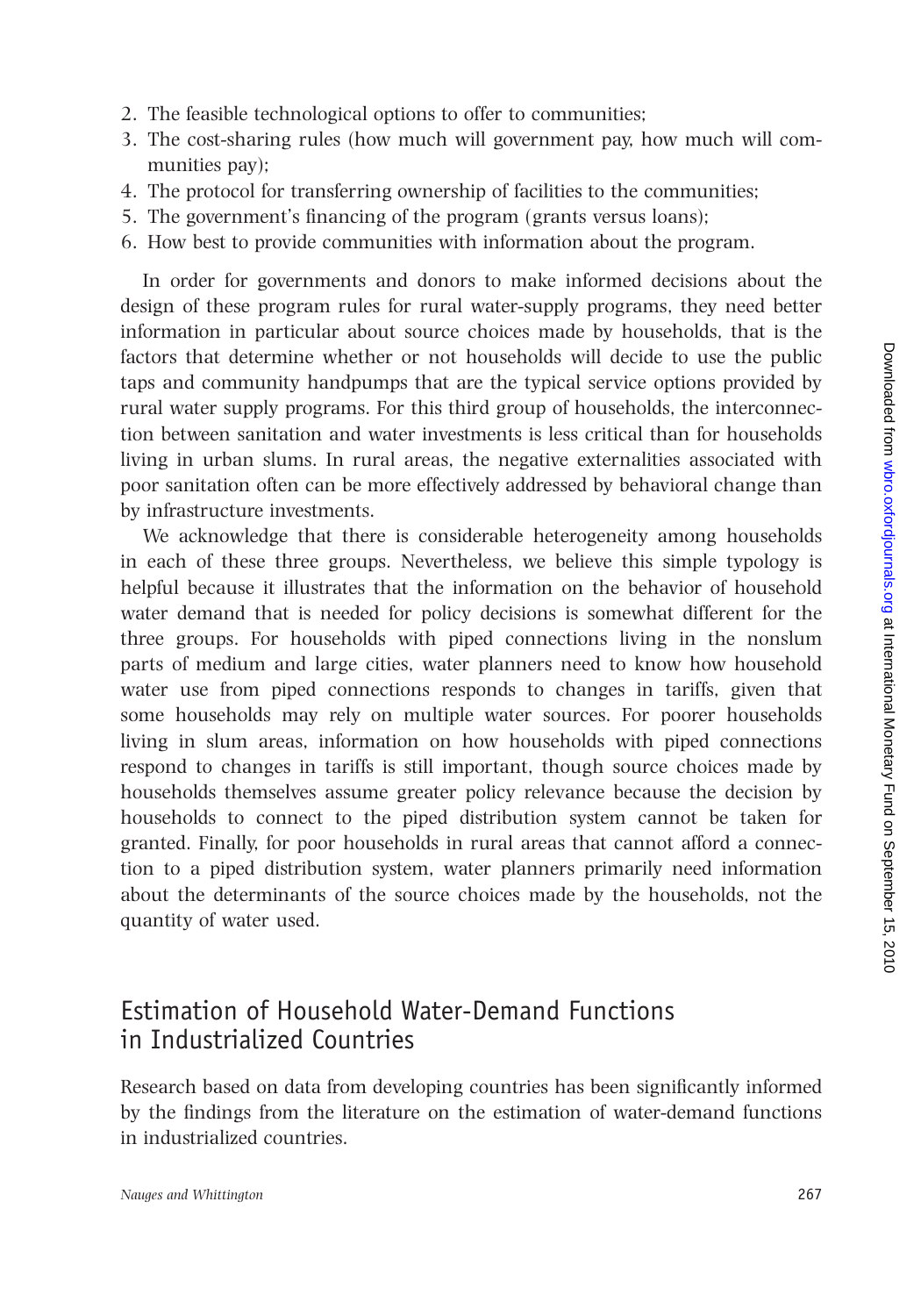#### Literature

This literature includes many empirical papers, starting with the work of Gottlieb (1963) and Howe and Linaweaver (1967). Studies have been made in a large number of countries, including Australia (Grafton and Ward 2008), Canada (Kulshreshtha 1996), Denmark (Hansen 1996), France (Nauges and Thomas 2000), Spain (Martínez-Espiñeira 2002), Sweden (Höglund 1999), and especially the United States (Foster and Beattie 1979; Agthe and Billings 1980; Chicoine, Deller, and Ramamurthy 1986; Nieswiadomy and Molina 1989; Hewitt and Hanemann 1995; Pint 1999; Renwick and Green 2000). For comprehensive reviews of this literature see Espey, Espey, and Shaw (1997), Hanemann (1998), Arbués-Gracia, García-Valiñas, and Martínez-Espiñeira (2003), and Dalhuisen and others (2003).

#### Modeling Strategies

In almost all studies performed in industrialized countries, the residential waterdemand function is specified as a single equation linking (tap) water use (the dependent variable) to water price and a vector of demand shifters (household socioeconomic characteristics, housing features, climatologic variables, and so on) to control for heterogeneity of preferences and other variables affecting water demand.<sup>2</sup> A popular functional form is the double log, which yields direct estimates of elasticities but constrains the elasticity to be constant. There are few discussions on the choice of functional form, except by Griffin and Chang (1991), who advocate more flexible forms such as the generalized Cobb-Douglas, and Gaudin, Griffin, and Sickles (2001), who discuss the tradeoff between simplicity and parsimony of parameters.

This single-equation modeling strategy implicitly assumes that there is no substitute available for water. The only exception is Hansen (1996), who considers water and energy prices in the demand function for water. Water quality and the reliability of the water supply service are generally not included in the singleequation model as controls because there is little variation in terms of service quality across households on the same distribution system. The focus instead has been on the estimation of price elasticity and the measurement of the impact of socioeconomic characteristics (mainly income) on the quantity of water used.

The main methodological issues relate to the choice of marginal or average price and to price endogeneity when households face a nonlinear pricing scheme (for example increasing or decreasing block-pricing tariff structures). Although economic theory suggests the use of marginal price (the price of the last cubic meter), average price (computed as total bill divided by total consumption) has often been preferred. Authors who use average price argue that households are rarely well informed about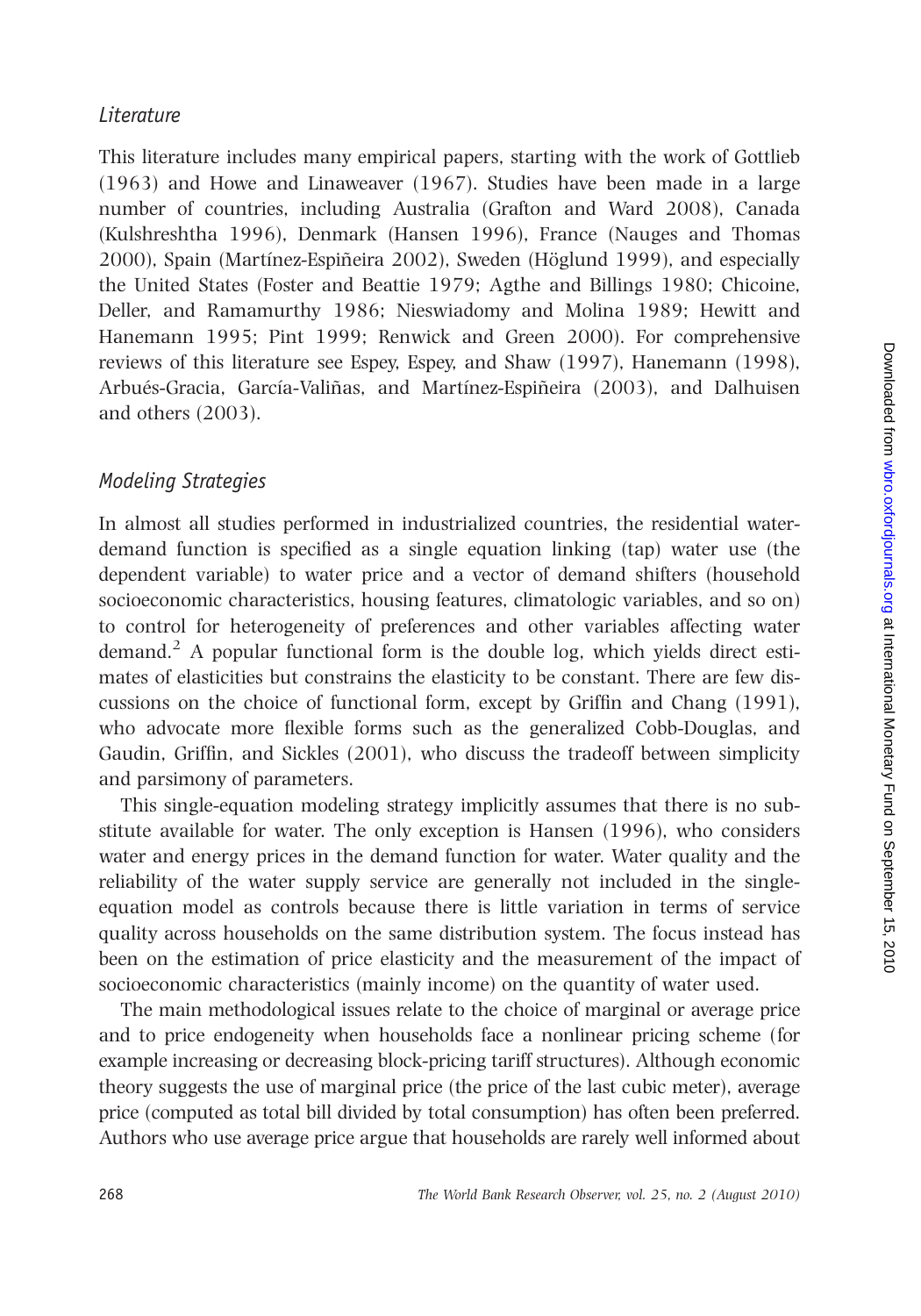the tariff structure used by their local water utility and are thus more likely to react to adjustments in average price than in marginal price. Estimation of the residential water-demand function when the pricing scheme is nonlinear has been the focus of numerous articles, including Agthe and others (1986); Deller, Chicoine, and Ramamurthy (1986); Nieswiadomy and Molina (1989); Hewitt and Hanemann (1995); Olmstead, Hanemann, and Stavins (2007).

#### Data

In studies of household water-demand functions in industrialized countries, data for the model estimation typically come from water utility records. An important advantage of relying on these records is that panel data on each household's water use are usually available. A disadvantage is that water utilities typically maintain little socioeconomic or demographic information on the households they serve. There is also little variation in potentially important covariates, such as the tariff structure itself and water quality and reliability.

#### Results

Most studies find that household water demand is both price and income inelastic. Espey, Espey, and Shaw (1997) report an average own-price elasticity of  $-0.51$ from industrialized countries. Income elasticity has often been estimated in the range  $0.1 - 0.4$  (see Arbués-Gracia, García-Valiñas, and Martínez-Espiñeira 2003). Other household characteristics (size and composition), housing characteristics ( principal versus secondary residence; size of the lawn or garden, if any; stock of water-using appliances), and weather data are commonly acknowledged as determinants of water use in industrialized countries.

# Estimation of Household Water-Demand Functions in Developing Countries: Modeling Strategies

Analysis of demand for water in developing countries is complicated by abundant evidence that, contrary to what is observed in most developed countries, households in all three groups described above have access to and may use more than one of several types of water sources, such as in-house tap connections, public or private wells, public or (someone else's) private taps, water vendors or resellers, tank trucks, water provided by neighbors, rainwater collection, or water collected from rivers, streams, or lakes. That some households utilize more than one source may indicate that their use of a particular convenient source is rationed (implying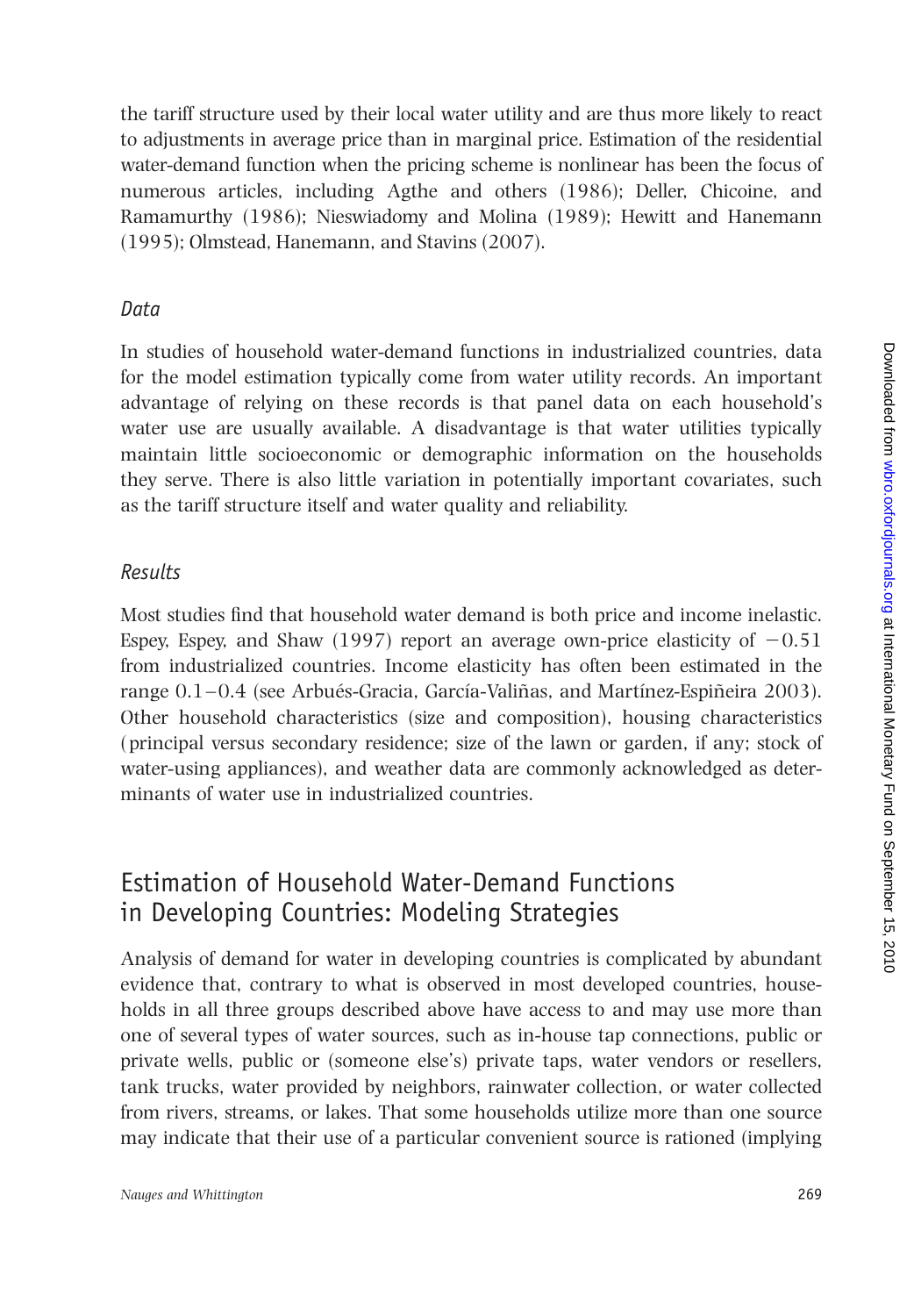that additional water must be taken from an alternative source); or that it is relatively cheap to take some water but not all from a particular source (for example the household may have limited capacity to haul cheap water from a given source and may prefer to obtain the rest more expensively from another source); or that waters from different sources are used for different purposes (drinking, bathing, cleaning, and so on). The choice determined upon, as well as the conditions of access, can vary significantly across households. In the formal parts of large cities, piped networks are typically common, but many people may not be connected, for a variety of reasons, and even those that are connected may use a variety of other water sources. In urban slums residents sometimes have access to a connection to a piped network but often exploit a wide variety of water sources. In poorer rural areas, piped distribution networks with private connections are the exception.

Three basic approaches to estimating household water-demand functions in developing countries can be seen in the literature:

- 1. Estimation of (unconditional) demand for water coming from one particular source. When households rely on a unique source or when water comes primarily from one source, a demand equation for water from that particular source can be estimated from data on the subsample of households using that source. For example, Rizaiza (1991) estimates separately water-demand equations for households with a private connection and for households supplied with tankers in the four major cities (with populations between 700,000 and 4 million) of the western region of Saudi Arabia (namely Jeddah, Makkah, Madinah, and Taif). Crane (1994) specifies separate demand equations for a sample of households in Jakarta ( population around 8 million), Indonesia, that were supplied by water vendors, and for households relying on public taps (hydrants). David and Inocencio (1998) use data from Metro Manila ( population around 11 million), the Philippines, to estimate separate demand equations for households supplied by water vendors and for households with a private connection. Rietveld, Rouwendal, and Zwart (2000) and Basani, Isham, and Reilly (2008) estimate the water-demand function for households with a piped connection in, respectively, Salatiga (a medium-sized city of about 150,000 inhabitants in Central Java, Indonesia) and seven provincial towns in Cambodia (all between 400,000 and 1 million inhabitants).
- 2. Discrete analysis of source choice. In some cases (Crane 1994; David and Inocencio 1998) dummy variables are introduced in single demand equations to control for possible use of additional sources. The estimation of (single) source-specific demand equations provides insight into the sensitivity of water use to the price of water from that particular source. However, this approach does not allow the analyst to measure cross-price elasticities in the case of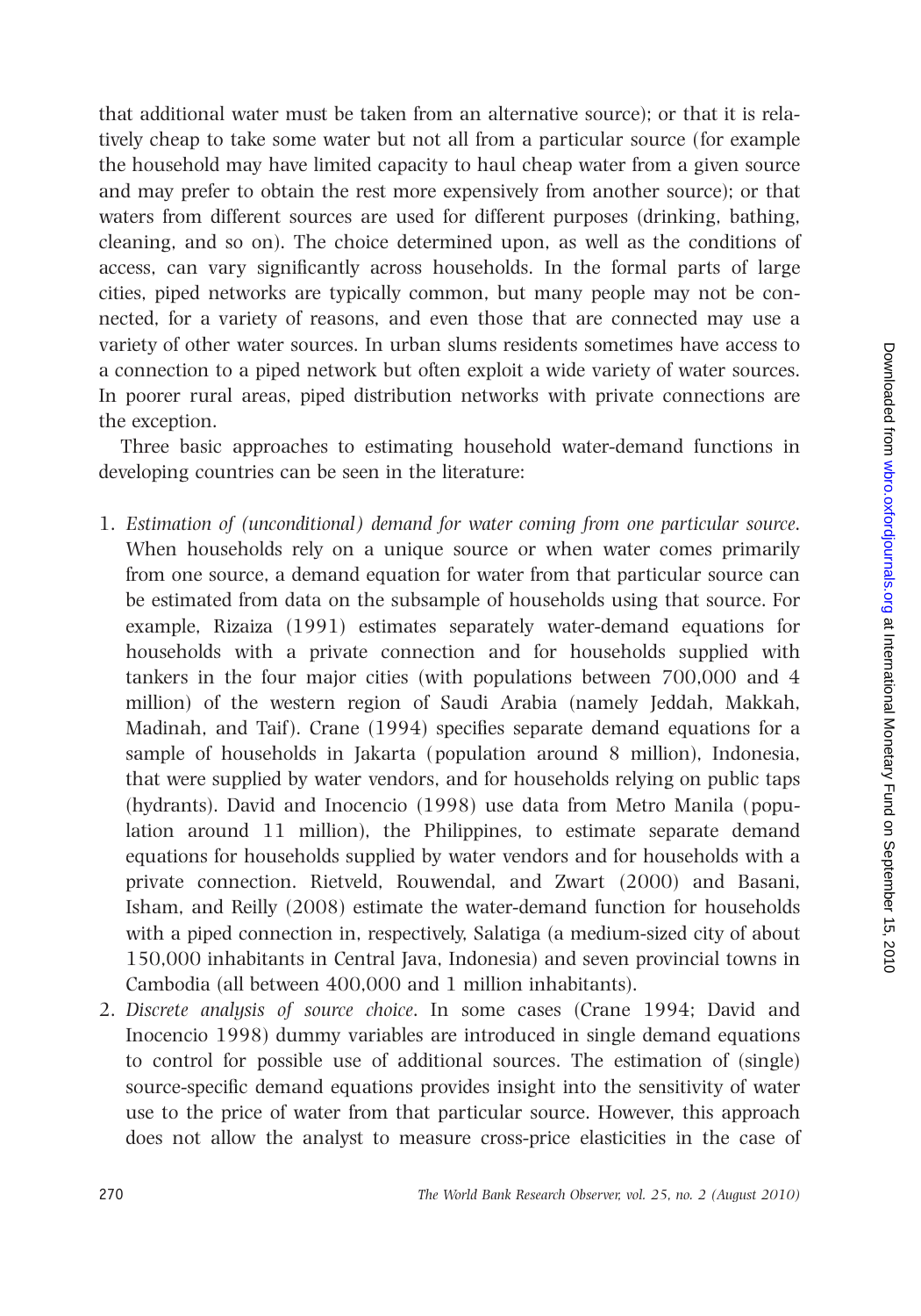households that combine water from different sources. A system of waterdemand equations is a better specification in this case, because it allows the analyst to identify substitutability and complementarity relationships between sources (Cheesman, Bennett, and Son 2008; Nauges and van den Berg 2009).

3. A combination of the source choice model and a model of water use conditional upon source choice. Several papers have studied household choice of water source, either as a primary focus (Mu, Whittington, and Briscoe 1990; Madanat and Humplick 1993; Hindman Persson 2002; Briand, Nauges, and Travers forthcoming) or in combination with estimations of conditional water-demand models (Larson, Minten, and Razafindralambo 2006; Nauges and Strand 2007; Basani, Isham, and Reilly 2008; Cheesman, Bennett, and Son 2008; Nauges and van den Berg 2009). Most of these studies were conducted in urban areas, very often in medium or large cities. Authors generally agree that source attributes (for example price, distance to the source, quality, and reliability) and household characteristics (income, education, size, and composition) should both enter the source choice model. Whereas source attributes account for heterogeneity in water from different sources, household characteristics account for differences in personal taste, opportunity cost of time, and perception of health benefits from improved water.<sup>3</sup>

The most frequent specifications for source choice models are the probit model and the multinomial logit (MNL) model. The probit model has been used when the household choice being modeled is whether or not to acquire a private connection (Larson, Minten, and Razafindralambo 2006; Basani, Isham, and Reilly 2008; Nauges and van den Berg 2009). The MNL model has proved useful for describing either the primary source of water chosen by households (Mu, Whittington, and Briscoe 1990; Nauges and Strand 2007) or the water source that is chosen for a specific use such as drinking, bathing, or cooking (Madanat and Humplick 1993; Hindman Persson  $2002$ <sup>4</sup>. The MNL model considers choices between exclusive alternatives and relies on the assumption of independence from irrelevant alternatives. However, for modeling household choice of water sources so as to allow for a combination of sources, the multivariate probit or nested logit models should be the preferred alternative. In the multivariate probit setting, households are assumed to make several decisions, each between two alternatives. Briand, Nauges, and Travers (forthcoming), in a study of households living in 11 formal but poor districts in Dakar, Senegal ( population around 1 million), estimated a bivariate probit model to describe household decisions to rely on a private connection, public standpipes, or both. The nested logit specification can be seen as a two- (or more) level choice problem (for more details on these models see Greene 2003, chapter 21; for recent approaches that may be useful in the present context see Bhat  $2005$ ).<sup>5</sup>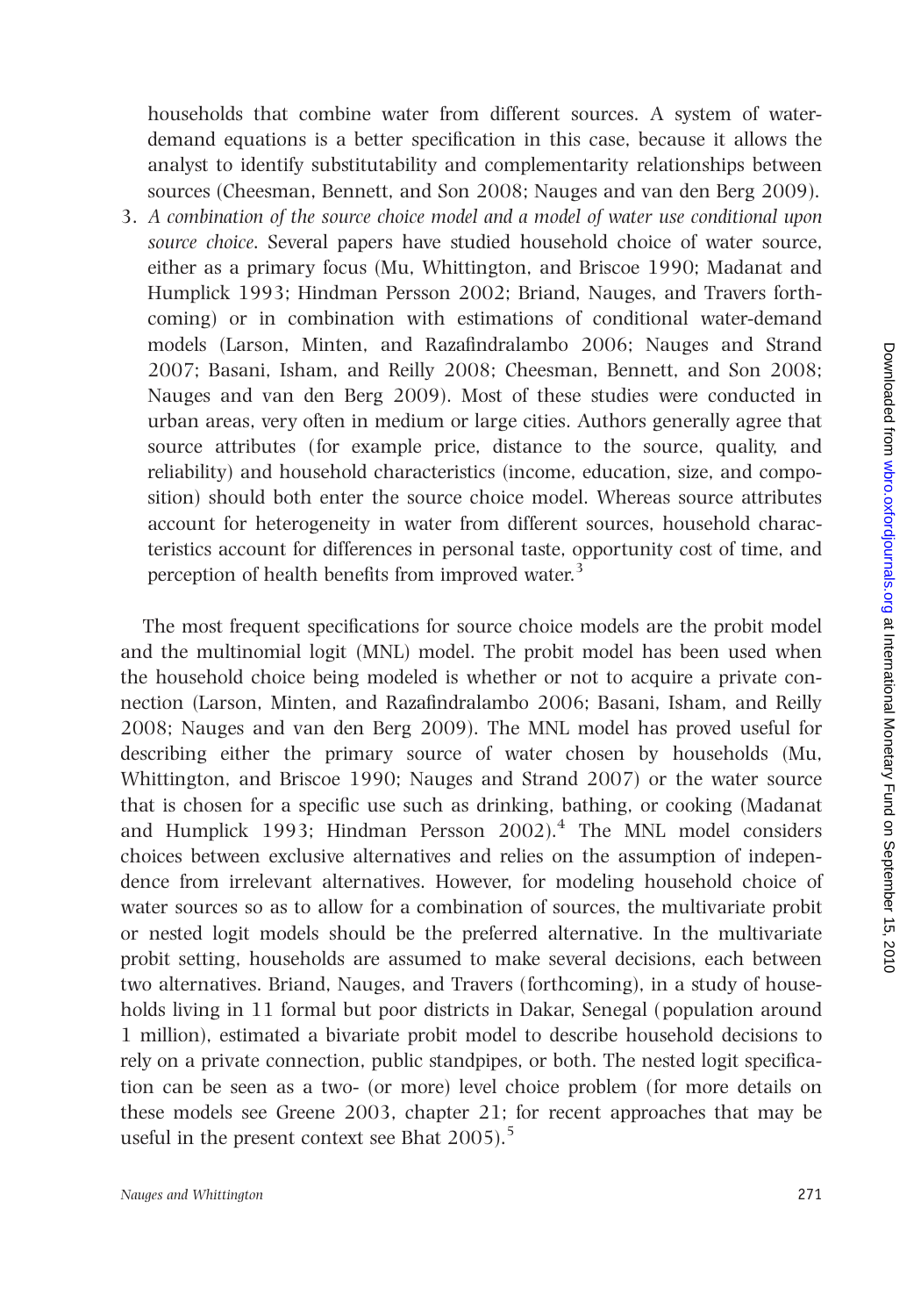Models describing household choice of water source have recently been combined with conditional models of water demand. The simultaneity between choice of water source and choice of quantity was first acknowledged by Whittington, Briscoe, and Mu (1987), who argued that a complete set of water-demand relationships should include models of both water source choice and the quantity of water demanded. If both factors are not taken into account, the simultaneity in both decisions could lead to biased estimates of the demand parameters. In particular, if some unobserved variables affect both the choice of water source(s) and the quantity of water used, estimated parameters could suffer from a selection bias (Heckman 1979).

This issue has been discussed by several authors, and a two-step Heckman procedure for correcting selection bias has been applied by, among others, (i) Larson, Minten, and Razafindralambo (2006) on data from Fianarantsoa, Madagascar (population around 100,000); (ii) Nauges and Strand (2007) on data from Central American cities (Santa Ana, Sonsonate, and San Miguel in El Salvador, population between 65,000 and 200,000; and Tegucigalpa in Honduras, population of about 900,000); (iii) Basani, Isham, and Reilly (2008) on data from seven provincial towns in Cambodia; and (iv) Cheesman, Bennett, and Son (2008) on data from Buon Ma Thuot, in the Central Highlands of Vietnam ( population around 135,000). Selectivity correction terms are computed from the estimation of the discrete choice models described above and added linearly to the demand equations. Statistical significance of these correction terms indicates the presence of a selectivity bias.<sup>6</sup>

These estimates of the household water-demand function have never been used to derive welfare measures, except by Cheesman, Bennett, and Son (2008), who derive the effects of quantity restrictions on the surpluses of Vietnamese households.<sup>7</sup> They find that consumer surplus losses from reduced total monthly household municipal water supplies are more pronounced among households that use only municipal water than among those that combine municipal water with well water. This is as expected, because the former group of households has a more inelastic own-price demand and a lack of substitution opportunities.

Welfare analysis following changes in the conditions of water supply for households in developing countries remains a difficult question, in particular when piped water is charged according to a block-pricing scheme and when households that are currently without a connection become able to connect to the piped network. In cases where block pricing is used, consistent estimation of water demand and calculation of the change in consumption following a change in price become computationally challenging (for details, see Olmstead, Hanemann, and Stavins 2007). The problem is that it is difficult for the researcher to assess demand for piped water among households that do not yet have a connection to the piped network. The assumption that such households, after being connected,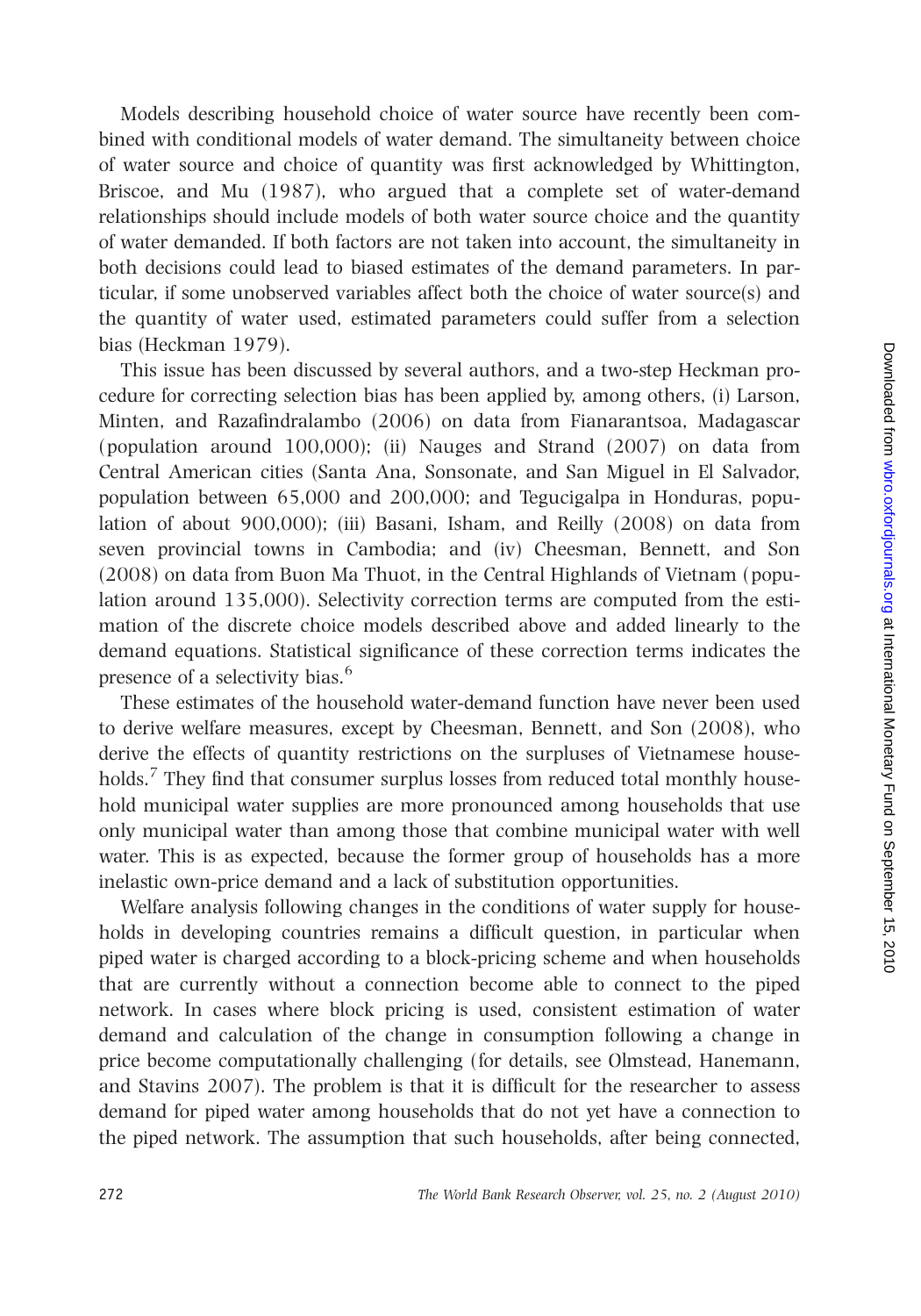will behave the same as those that already are connected is likely to be too strong in most cases: there is evidence that a household's own characteristics drive the choice of both access to specific water sources and the quantity of water used.

The determinants of how total water consumption is allocated among different uses (drinking, cooking, bathing, and so on) is a question that has not yet been studied, so far as we know. This question is likely to be more relevant for developing countries, because water from different sources may be used for different purposes.

# Estimation of Household Water-Demand Functions in Developing Countries: Data Issues

Analysts attempting to estimate household water-demand functions in developing countries face at least four difficult challenges when assembling data. First, households that are connected to piped-water networks may nevertheless have unmetered connections: thus no household-level data on the quantity of water used is available from the water utility. In such situations households themselves usually have little idea how much water they use, and direct interviews with them will be of no use in determining any exact or approximate quantity. In such a situation the main options open to the analyst are to install meters (which may change behavior), to monitor (directly watch) household use of water over some interval of time, or to ask the household to keep a detailed water-use diary.

Second, even when households have metered connections, the meter readings are often unreliable. Many piped-water systems in developing countries do not provide 24-hour service. When water service in a piped distribution system is intermittent, the water pressure fluctuates. Meters typically will not provide accurate readings because air intermittently enters the pipes, such that the meter may register water as passing through when in fact it is only air. Also, because water prices are so low in many places, and because corruption is common (Davis 2003), water utilities have little incentive to keep meters in good working order; nor are they replaced on a timely basis. The end result is that in many cases no one knows how much water a household is using—not the utility, not the household, and certainly not the researcher.

Third, when an analyst wants to model source choices made by households that have multiple potential sources, the model requires data not only on the water sources chosen but also on the sources not chosen. For example, a household's decision to purchase water from a vendor will depend not only on the price charged but also on how far household members would have to walk to fetch the water from, say, a well. The analyst would need to know the distance to the well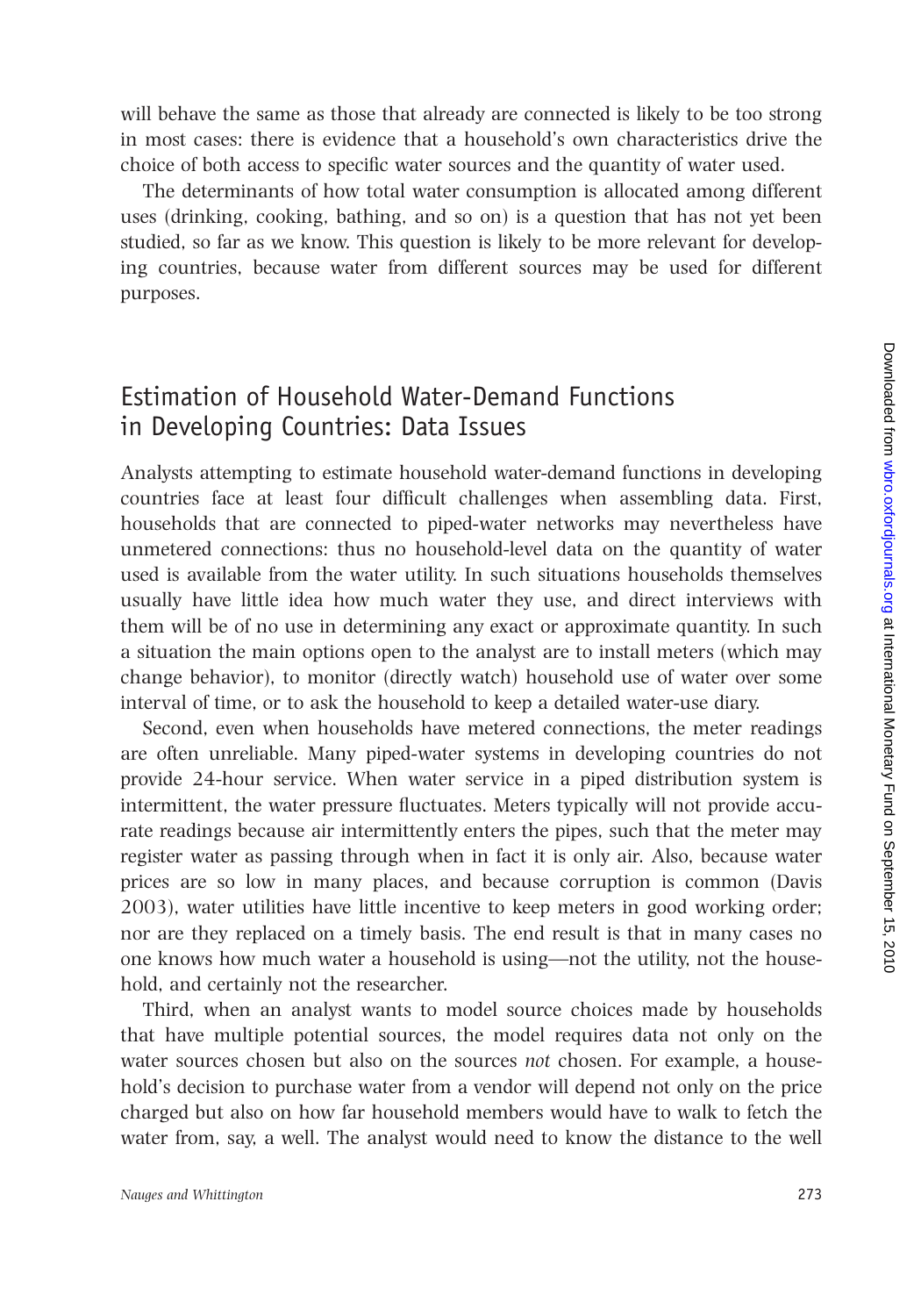even if the household bought all of its water from a vendor. However, standardized household surveys that include questions about a household's water source generally ask the respondent only about the sources the household uses, not the attributes of the sources not chosen. Thus models of water source choices made by households, and discrete–continuous models, almost always require specially designed household surveys, even when utility records are available. Even the specially designed household surveys may need to be supplemented with additional data collection activities, because households may not be able to provide quantitative information on some attribute of the sources not chosen (for example distance from the dwelling to the source).

Fourth, because information on the quantity of water used is often not available (even from a utility) or is of poor quality, researchers have typically relied on cross-sectional surveys of households in the community under study. It is possible to use cross-sectional data in regression models to determine associations between the source chosen (and the quantity of water used) and covariates such as household income, housing type, education levels of household members, and the collection costs of water. It is often difficult, however, confidently to ascribe a causal relationship of the independent variables (the covariates) to the dependent variables (source chosen, quantity of water used) on the basis of analysis of cross-sectional data. Many of the independent variables are arguably endogenous, and good instruments for these are rarely available. For variation in key independent variables over time intervals, time series data are generally required.

Nevertheless, most researchers seeking to estimate household water-demand functions in developing countries have used data from cross-sectional household surveys. Occasional attempts have been made to escape the cross-sectional dilemma. For example, Cheesman, Bennett, and Son (2008) built an "artificial panel" data set by combining revealed and stated preference data. Diakite, Semenov, and Thomas (2009) use utility data for 156 small towns (all above 3000 inhabitants) in Côte d'Ivoire over the years 1998–2002.

In addition to these four data problems, researchers encounter challenges associated with measuring specific variables within the model specifications. We discuss some of these below.

#### Water Price

When data are obtained from one-time household surveys conducted in a single city or village, there may be little or even no cross-sectional variation in policyrelevant variables such as connection costs, tariff, and levels of service. In fact, Larson, Minten, and Razafindralambo (2006) exclude the price of water altogether from their analysis of water demand in Fianarantsoa, Madagascar, because all surveyed households had the same price schedule. One may attempt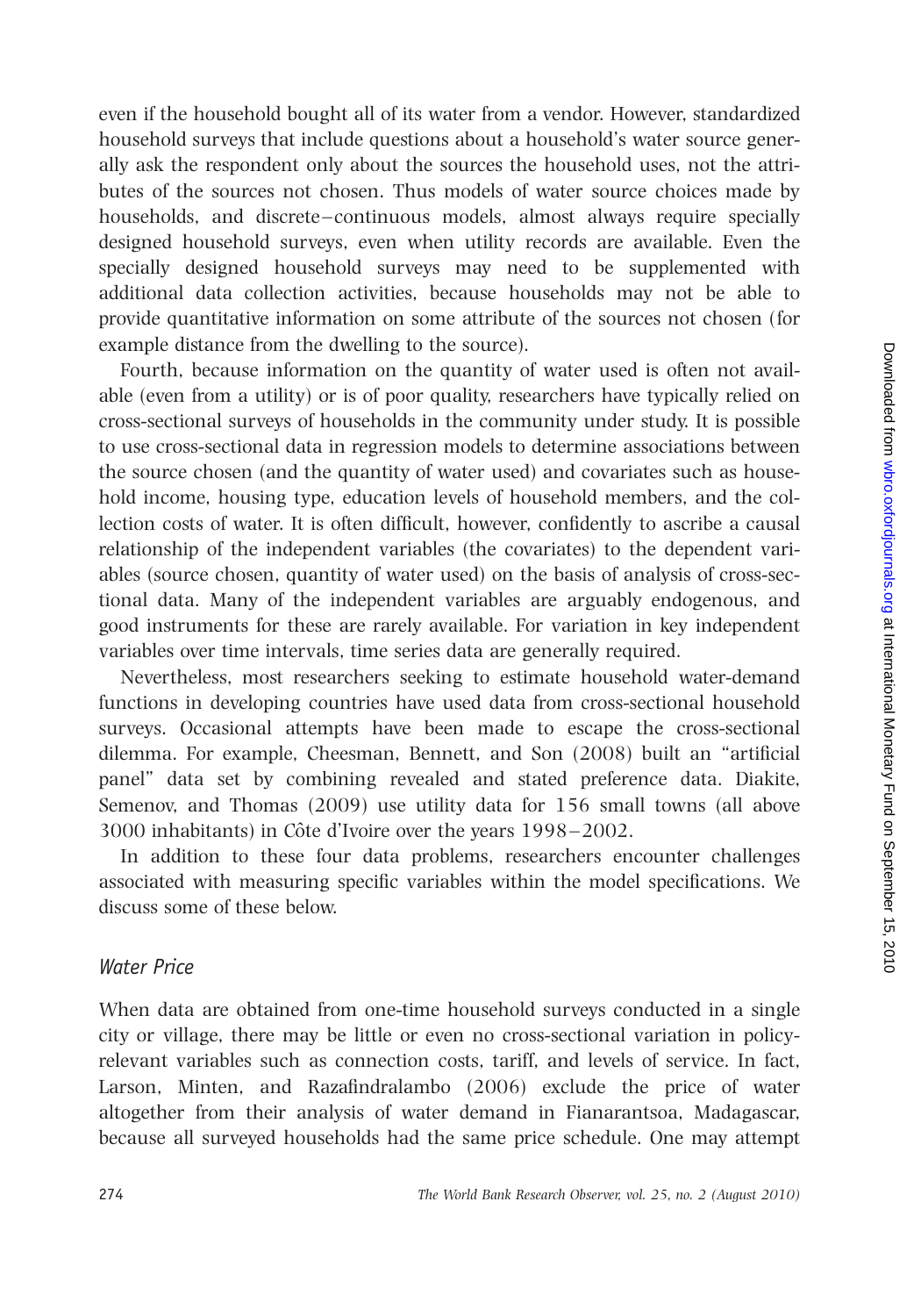to overcome this problem by combining revealed and stated preference data, that is, by asking respondents how much water they would use at different (hypothetical) prices (Acharya and Barbier 2002; Cheesman, Bennett, and Son 2008). However, respondents simply may not know how much water they would use if the prices for water proposed by the researcher are outside their experience.

For water from nonpiped sources, contingencies vary across places and sources. Water may be distributed free of charge, or perhaps it is charged at a fixed price per liter. If the surveyed households obtain water from various nontap sources, some cross-sectional variation will most likely be observed in the data. Because data on price (and consumption) for households relying on nonpiped sources are usually based on self-reported information (households are usually asked to report the number of buckets that they collect everyday), there is room for substantial error in measurement.

#### Costs of Water Collection

Even if water is available from a source away from home free of charge, its collection involves time to go to the source, to wait at the source (queuing), and time to haul the water back home. One may choose to convert collection time into collection costs using an assumed value of time. However, the value of time may differ widely across households depending on who is responsible for collecting water, and even within a specific household over time of day or day of week. In localities lacking formal labor markets or with high unemployment, estimating an average value of time for a study population is largely guesswork. Many analysts thus do not attempt to convert the time cost of water collection into a pecuniary collection cost. For example, Larson, Minten, and Razafindralambo (2006) consider roundtrip walking time to water source and waiting time at the source. David and Inocencio (1998), on a sample from Metro Manila in the Philippines, use distance from source in meters as an explanatory variable in their demand model. Strand and Walker (2005) consider hauling time per unit of water consumed.

Whittington, Mu, and Roche (1990) are among the only authors to provide some empirical evidence about the pecuniary cost of collecting water from nontap sources. Using data from Ukunda, a small market town in Kenya, they develop two approaches, based on discrete choice theory, for estimating the value of time spent collecting water. Their results indicate that the value of time for households relying on nontap sources (kiosks, vendors, or open wells in the village) was at least 50 percent of the market wage rate and likely to approach that for unskilled labor for some households. These estimates were higher than the ones recommended by the Inter-American Development Bank at the time, which were that time savings should be valued at 50 percent of the market wage rate for unskilled labor (Whittington, Mu, and Roche 1990). Nevertheless, this small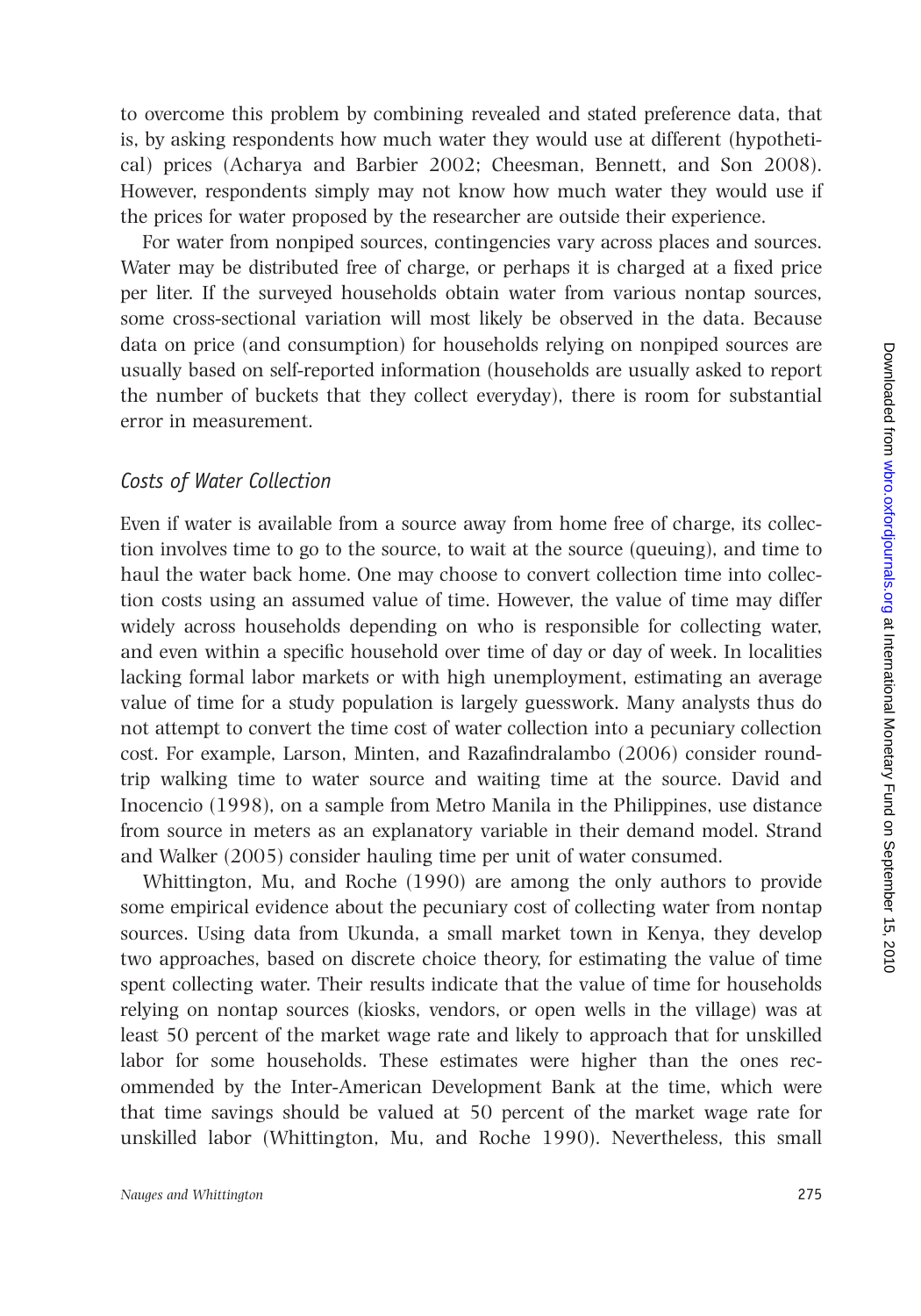study for a single community in Kenya cannot be easily generalized to other locations. Nauges and Strand (2007), on household data from Santa Ana, Sonsonate, and San Miguel in El Salvador, and Tegucigalpa in Honduras, have conducted the only study where hauling time is translated into a corresponding pecuniary time cost. They use the average hourly wage in the individual household as the shadow cost of time but acknowledge that even this approximation may overestimate actual costs if the hauling is performed by a child. Mu, Whittington, and Briscoe (1990) note that in places where queuing time varies significantly over the course of the day, collection time could be determined endogenously.

#### Quality of Water Service

Because water quality and reliability may vary from one source to another, such variables should be included in household water-demand functions for developing countries (as well as in models describing source choice). These include opinion variables about the taste, smell, and color of the water (at all available sources), the hours of water availability, and potential pressure problems (for piped water). These data are typically provided by households themselves and may be subject to misreporting. Variables measuring household opinion (or perception) about water quality should also be used with caution, because they may introduce endogeneity into the demand model. For example, households that suffered from waterrelated diseases in the past may be more inclined than other, healthy households to believe that water is unsafe and may therefore exhibit different behavior regarding water use (Nauges and van den Berg 2006). Also, quality perceptions may be correlated with income and education, implying collinearity issues (Whitehead 2006). To avoid such biases, one could develop an average of opinion (on water quality) for households living in the same neighborhood, or relying on the same water source, if the average could be computed without considering the opinion of the individual household (Briand, Nauges, and Travers forthcoming).

#### Socioeconomic Characteristics of Households

Household surveys often gather a large amount of information on socioeconomic and demographic characteristics, such as size and composition (by sex and age) of the household, the education level, occupation, and earnings of each member, as well as data on living conditions (structural materials, conditions of access to various services such as electricity, schooling, doctors, and so on). Income is one important variable in the study of water demand that may be difficult to gather in some places. Whittington, Mu, and Roche (1990) used several variables as income (or wealth) proxies, including the construction of the respondent's house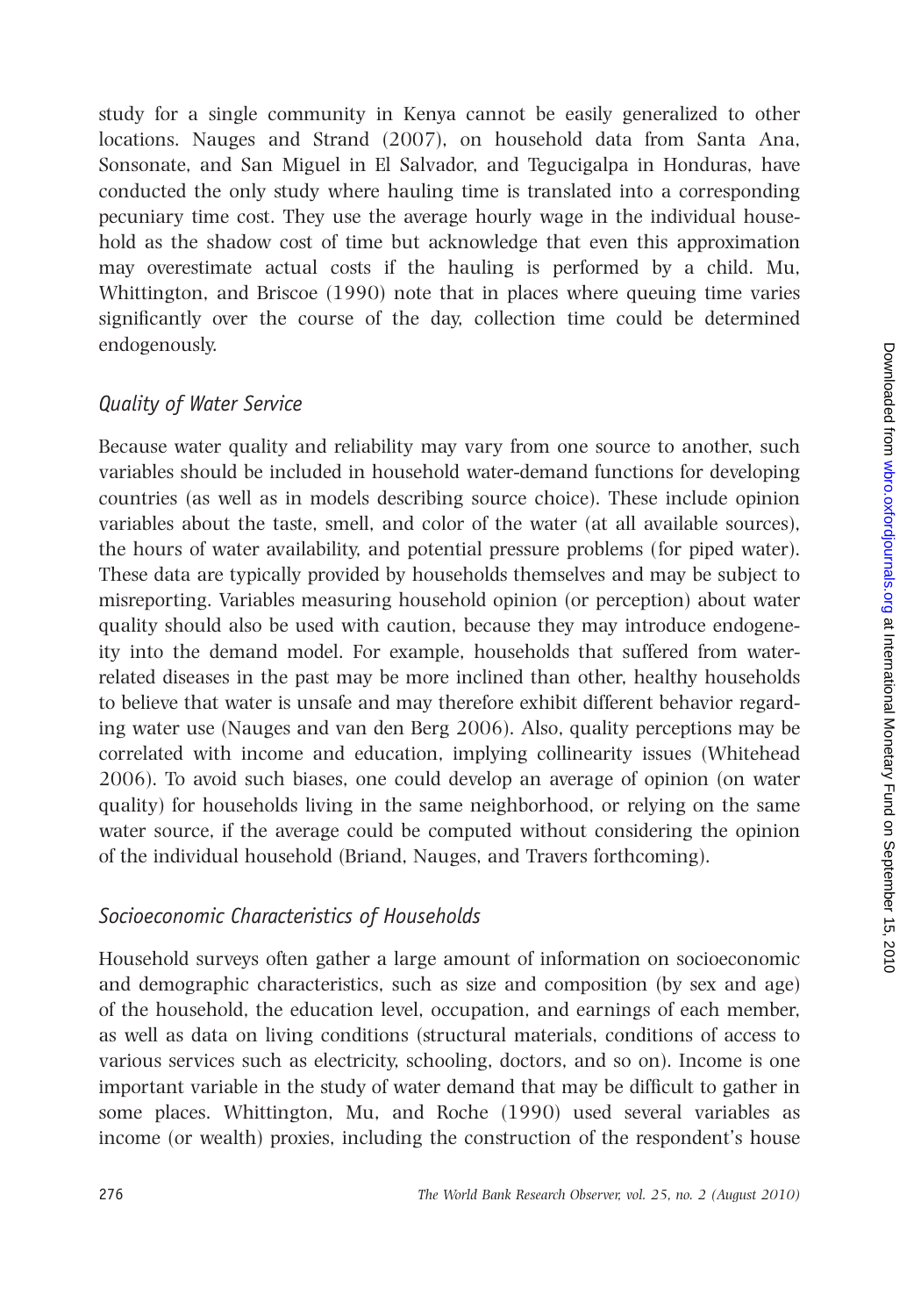(whether the house was painted, whether the roof was straw or tin, whether the floor of the house was dirt or concrete). Basani, Isham, and Reilly (2008) use household expenditures as a proxy for income, arguing that in surveys households are more likely to understate their incomes than to overstate their expenditures. Another possible proxy approach would be to state wealth via a linear index of asset ownership indicators, using principal components analysis to derive weights (Filmer and Pritchett 2001).

## Household Water Demand in Developing countries: Results

The studies reviewed in this article have used data from various regions in the world—Central America (El Salvador, Guatemala, Honduras, Nicaragua, Panama, Venezuela), Africa (Kenya, Madagascar), and Asia (Cambodia, Indonesia, the Philippines, Saudi Arabia, Sri Lanka, Vietnam)—and cover a 20-year time span (the earliest survey dates back to 1985; the most recent was conducted in 2006). Tables 1 and 2 summarize, respectively, the main characteristics of studies that model water source choice and water demand. They both include the author(s) of the research, number of households surveyed, study areas, time periods (when available), types of water access available to surveyed households, econometric approach used for model estimation, and main estimation results. With the exception of the research conducted in Ukunda, Kenya, these studies were conducted in medium- to large-sized cities in developing countries.

#### Water Consumption

The case studies described in the discussion throughout this article illustrate the heterogeneity of conditions for access to water across developing countries. The average water use by households with piped connections varies across places: 72 liters per capita per day (lpcd) in a group of seven provincial towns in Cambodia (Basani, Isham, and Reilly 2008), 88 lpcd in Fianarantsoa, Madagascar (Larson, Minten, and Razafindralambo 2006), 120 lpcd in Buon Ma Thuot, Vietnam (Cheesman, Bennett, and Son 2008), 130 lpcd in Salatiga City, Indonesia (Rietveld, Rouwendal, and Zwart 2000), and 135 lpcd in urban areas of medium cities from three districts in Southwest Sri Lanka, namely Gampaha, Kalutara, and Galle (Nauges and van den Berg 2009).<sup>8</sup>

Households without a piped connection have lower water consumption in general, with important differences depending on the source on which they rely. Households with a private well usually have a higher consumption level than households relying on public sources. In Santa Ana, Sonsonate, and San Miguel (El Salvador) and Tegucigalpa (Honduras), nonconnected households relying on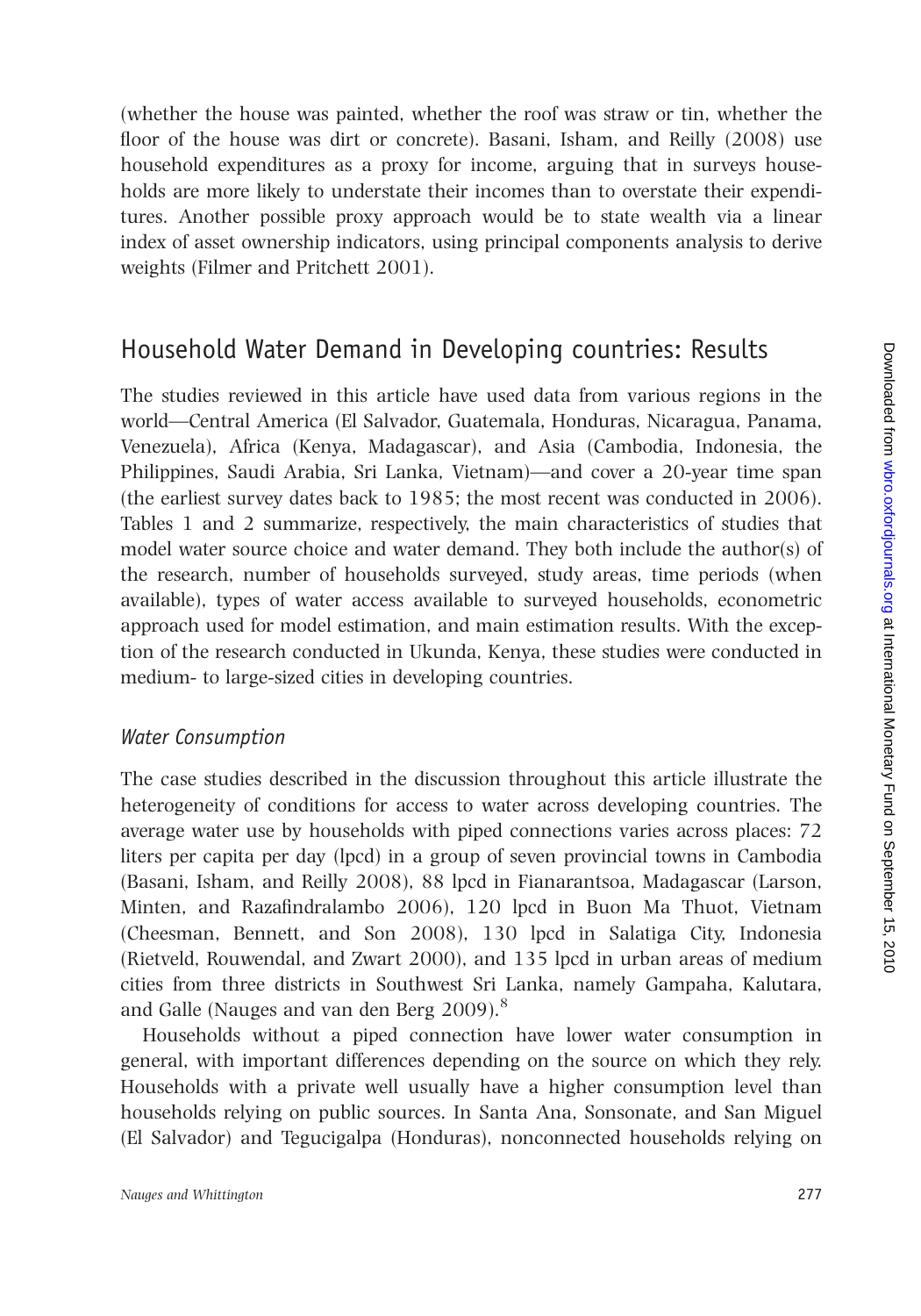|                                                   | Table 1. Household Choice of Water Source: An Overview       |                                                             |                                                                   |                                                        |                                         |
|---------------------------------------------------|--------------------------------------------------------------|-------------------------------------------------------------|-------------------------------------------------------------------|--------------------------------------------------------|-----------------------------------------|
| Household N, study<br>region, period              | Type of water access                                         | Decision variable                                           | Choice set                                                        | and estimation method<br>Model specification           | Significant explanatory<br>variables    |
| 69 hh from Ukunda<br>(Kenya), 1986                | Water vendors<br>Kiosks                                      | primary water<br>Choice of                                  | exogenous: all hh<br>Assumed to be                                | MNL<br>Ĕ                                               | Collection time<br>Price of water       |
|                                                   | Hand pumps<br>Open wells                                     | source                                                      | face the same<br>choice set                                       |                                                        | Number of women<br>in the hh            |
| 900 hh from<br>Faisalabad                         | Private connection<br>Public piped water                     | Choice of usage-<br>specific water                          | alternatives are<br>Not all the                                   | Two-level decision<br>model                            | <b>Education</b> level<br>Presence of a |
| (Pakistan), 1992                                  | Motor/hand pumps<br>Water vendors                            | source (for<br>drinking,                                    | available to all hh<br>Focus here on hh                           | Sequential ML<br>estimation                            | storage tank<br>Piped-water             |
|                                                   |                                                              | washing, etc.)                                              | to the water<br>system                                            |                                                        | pressure level                          |
| Cebu<br>(Philippines)<br>769 hh in                | Pump in house<br>Piped in house                              | drinking water<br>Choice of                                 | Suggests that the<br>set of available                             | nested conditional<br>Suggests using a                 | Annual labor<br>income                  |
|                                                   | Rainwater<br>$\;$ or yard                                    | source                                                      | determined by<br>sources is                                       | because of too few<br>logit but uses an<br>MNL instead | Walking time to source                  |
|                                                   | Purchased water<br>Surface water<br>piped water<br>Open well |                                                             | areas                                                             | observations<br>Ĕ                                      |                                         |
| (Madagascar), 2000<br>Fianarantsoa<br>547 hh from | Private connection<br>Collecting hh                          | or not to get a<br>Decision to get<br>connection<br>private | exogenous: all hh<br>Assumed to be<br>face the same<br>choice set | Probit model<br>Ĕ                                      | <b>Education</b> level<br>Income        |
|                                                   |                                                              | Wells/ponds/canals<br>Public pump or                        | bathing,                                                          | that can connect<br>choice of living                   |                                         |

278 The World Bank Research Observer, vol. 25, no. 2 (August 2010)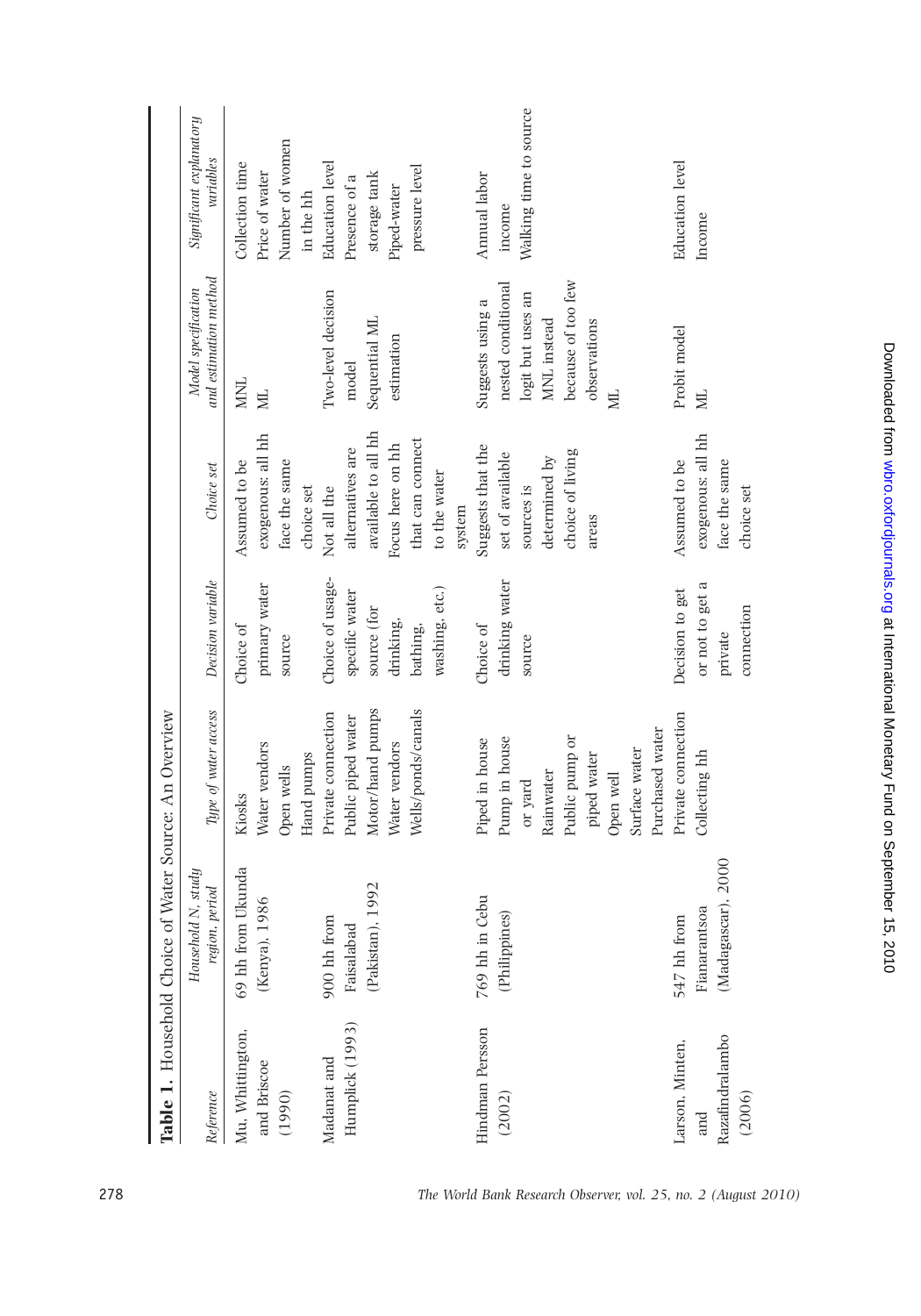| Nauges and Strand  | 553 nontap hh from                                                                   | Private or public  | Choice of       | Assumed to be     | <b>ININ</b>      | Income                  |
|--------------------|--------------------------------------------------------------------------------------|--------------------|-----------------|-------------------|------------------|-------------------------|
| (2007)             | three cities in El                                                                   | well               | primary         | exogenous: all hh | N.               | Size of the property    |
|                    | Salvador and 826                                                                     | Someone else's     | nonpiped water  | face the same     |                  | Access to electricity   |
|                    | nontap hh from                                                                       | private tap        | source          | choice set        |                  | Household size          |
|                    | Tegucigalpa                                                                          | Public tap         |                 |                   |                  | Interviewee reads       |
|                    | (Honduras),                                                                          | Trucks             |                 |                   |                  | and writes              |
|                    | $1995 - 97$                                                                          | Rivers/lakes       |                 |                   |                  |                         |
| Basani, Isham, and | 782 hh from seven                                                                    | Private connection | Decision to get | Assumed to be     | Probit model     | Connection fee          |
| Reilly (2008)      | provincial towns in                                                                  | Rivers/streams     | or not to get a | exogenous: all hh | ΣŊ               | Expenditure (as a       |
|                    | Cambodia                                                                             | Tanks Wells        | private         | face the same     |                  | proxy for income)       |
|                    |                                                                                      | Vendors            | connection      | choice set        |                  | Ethnic group            |
| Briand, Nauges,    | 301 hh from Dakar                                                                    | Private connection | Decision to use | Assumed to be     | Bivariate probit | Distance to standpost   |
| and Travers        | .2005<br>(Senegal)                                                                   | Public standposts  | a private       | exogenous: all hh | N.               | Household's head is     |
| (forthcoming)      |                                                                                      |                    | connection      | face the same     |                  | a widow                 |
|                    |                                                                                      |                    | and/or a public | choice set        |                  | Interviewee reads       |
|                    |                                                                                      |                    | standpost       |                   |                  | and writes              |
|                    |                                                                                      |                    |                 |                   |                  | Average opinion on      |
|                    |                                                                                      |                    |                 |                   |                  | piped water reliability |
|                    |                                                                                      |                    |                 |                   |                  | Average opinion         |
|                    |                                                                                      |                    |                 |                   |                  | about service at the    |
|                    |                                                                                      |                    |                 |                   |                  | standpost               |
|                    |                                                                                      |                    |                 |                   |                  | Renter/owner status     |
| Nauges and van     | from<br>$1,800$ hh $1$                                                               | Private connection | Decision to get | Assumed to be     | Probit model     | Income                  |
| den Berg (2009)    | 2003<br>Sri Lanka,                                                                   | Public taps        | or not to get a | exogenous: all hh | N.               | Education of hh's head  |
|                    |                                                                                      | Public and         | private         | face the same     |                  | Access to other         |
|                    |                                                                                      | private wells      | connection      | choice set        |                  | sources Taste and       |
|                    |                                                                                      | Neighbors          |                 |                   |                  | reliability of water    |
|                    |                                                                                      | Surface water      |                 |                   |                  | from other sources      |
|                    | Notes: hh: household; MNL: multinomial logit model; ML: maximum likelihood approach. |                    |                 |                   |                  |                         |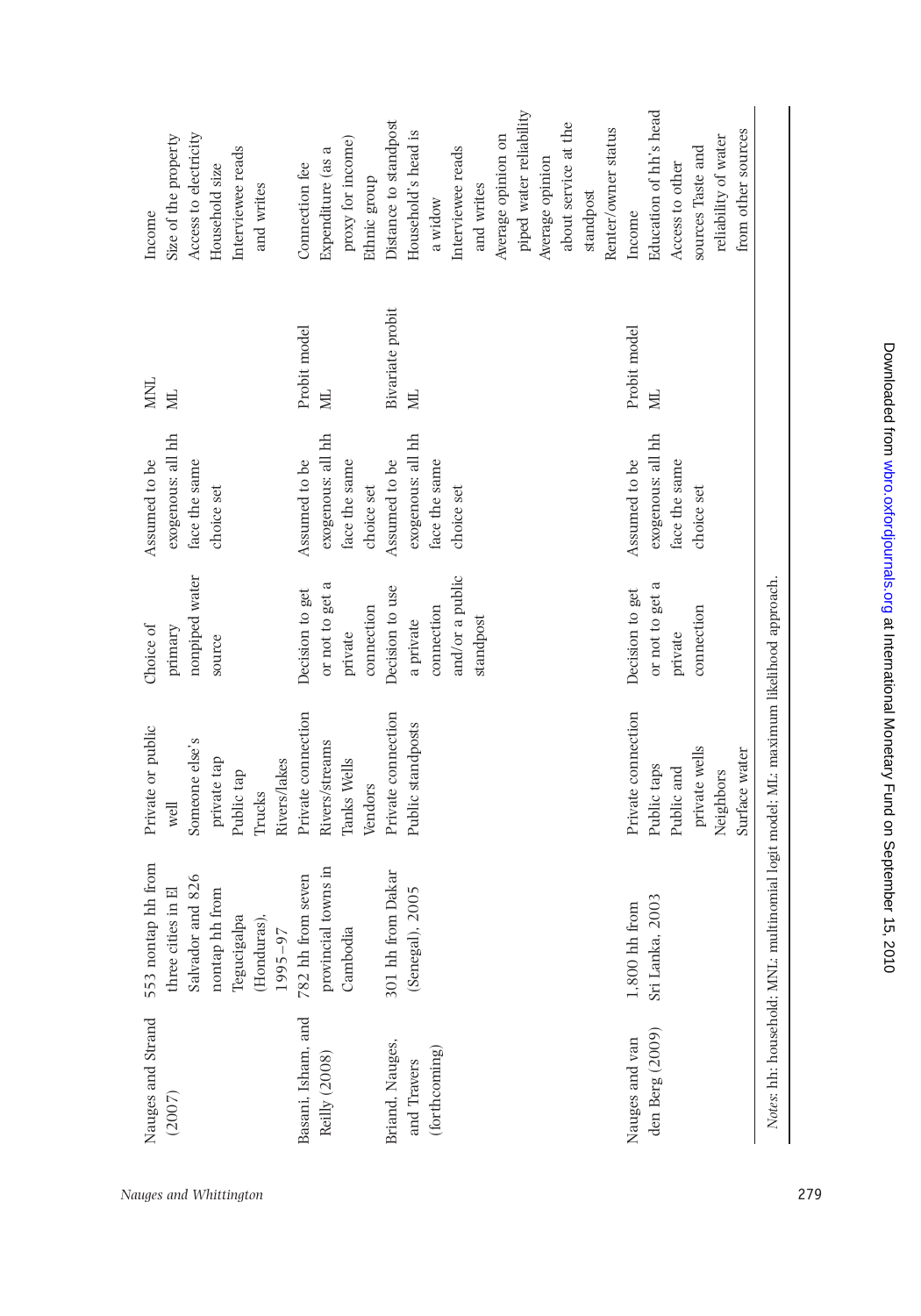|                                        | Table 2. Estimation of Water Demand in Developing Countries: An Overview |                                                                                                                           |                                                                                                                                                              |                                         |                                                                                                                                                                                                                                                    |
|----------------------------------------|--------------------------------------------------------------------------|---------------------------------------------------------------------------------------------------------------------------|--------------------------------------------------------------------------------------------------------------------------------------------------------------|-----------------------------------------|----------------------------------------------------------------------------------------------------------------------------------------------------------------------------------------------------------------------------------------------------|
| Reference                              | Households N, study region,<br>period                                    | Type of water<br>access                                                                                                   | Demand model specification and<br>estimation method                                                                                                          | Dependent variable                      | Significant explanatory variables and<br>estimated elasticities                                                                                                                                                                                    |
| and Briscoe (1990)<br>Mu, Whittington, | 69 hh from Ukunda<br>(Kenya), 1986                                       | Water vendors<br>Hand pumps<br>Open wells<br>Kiosks                                                                       | dummy to control for type of<br>Single demand equation with<br>water access<br>OLS method                                                                    | capita per day<br>Water used per        | Collection time $(-)$<br>Income $(+)$                                                                                                                                                                                                              |
| Rizaiza (1991)                         | 563 hh from four major<br>cities in Saudi Arabia,<br>1985                | connection<br>Tankers<br>Private                                                                                          | connection and hh supplied<br>Separate demand equations<br>for hh with a private<br>with tankers<br>OLS method                                               | Annual water<br>demand per<br>household | $-0.40$ (for tankers water) to<br>Price elasticity ranging from<br>Dummy for garden in the<br>$-0.78$ (for piped water)<br>Average temperature (+)<br>the range $0.09 - 0.20$<br>Income elasticity in<br>Family size (+)<br>$\text{property}\ (+)$ |
| Crane (1994)                           | 291 hh from Jakarta<br>(Indonesia), 1991                                 | with in-house<br>Water vendors<br>Piped system<br>connection<br>Household<br>hydrants<br>Neighbors<br>resellers<br>Public | and hh relying on hydrants<br>for hh supplied by vendors<br>Separate demand equations<br>plus dummy to control for<br>use of extra sources<br>OLS method     | monthly water<br>Household<br>use       | Capacity of water reservoir (+ for<br>Time per purchase $($ – for vended<br>$-0.48$ (for vended water) to<br>Price elasticity ranging from<br>$-0.60$ (for hydrant water)<br>vended water)<br>water)                                               |
| David and Inocencio<br>(1998)          | 506 hh from Manila<br>(Philippines), 1995                                | Water vendors<br>Piped system<br>Tubewell<br>pumps                                                                        | 2SLS estimation for correction<br>for hh supplied by vendors<br>Separate demand equations<br>and for hh with a private<br>of price endogeneity<br>connection | monthly water<br>Household<br>use       | Price elasticity estimated at $-2.1$<br>Income elasticity estimated at 0.3<br>for vended water<br>for vended water                                                                                                                                 |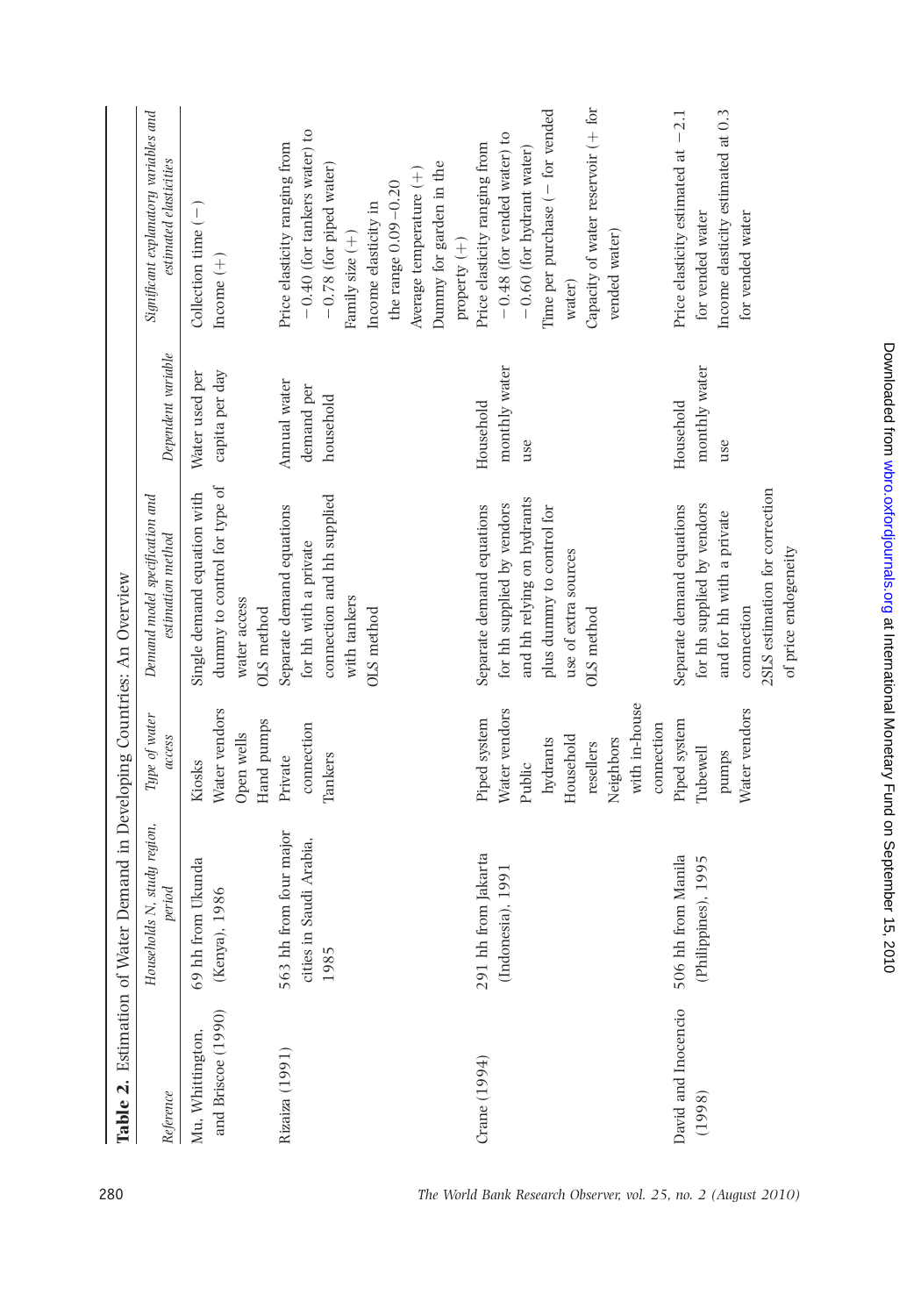| Rouwendal, and<br>Zwart (2000)<br>Rietveld,     | 951 hh from Salatiga<br>(Indonesia), 1994                                                                                | connection<br>Wells Rivers<br>Community<br>Neighbors<br>terminal<br>Private<br>water                | Single demand equation for<br>approach of Burtless and<br>Hausman (1978); ML<br>water from a private<br>Discrete-continuous<br>connection<br>method                                                              | monthly water<br>Household<br>use | Use of extra sources $(-)$<br>Income elasticity 0.05<br>Price elasticity $-1.2$<br>Household size $(+)$                                                                                                                                                          |
|-------------------------------------------------|--------------------------------------------------------------------------------------------------------------------------|-----------------------------------------------------------------------------------------------------|------------------------------------------------------------------------------------------------------------------------------------------------------------------------------------------------------------------|-----------------------------------|------------------------------------------------------------------------------------------------------------------------------------------------------------------------------------------------------------------------------------------------------------------|
| Strand and Walker<br>(2005)                     | About 3,700 hh from 17<br>America, 1995-98<br>cities in Central                                                          | Trucks Wells<br>connection<br>Rivers/lakes<br>Public taps<br>Private                                | equation and OLS estimation<br>2SLS estimation for tap water<br>connection and for nontap<br>Separate demand equations<br>for nontap water equation<br>for hh with a private<br>면                                | monthly water<br>Household<br>use | Price elasticity in the range from<br>Income elasticity less than 0.1<br>$-0.3$ (for hh with a private<br>Hauling time (- for nontap<br>connection) to $-0.1$ (for<br>Household size (+)<br>$\mathop{\rm nontap}\nolimits\, \mathop{\rm hh}\nolimits)$<br>water) |
| arson, Minten, and<br>Razafindralambo<br>(2006) | (Madagascar), 2000<br>Fianarantsoa<br>$547$ hh from                                                                      | Wells Natural<br>connection<br>Public taps<br>sources<br>Private                                    | Two-step Heckman approach<br>Separate demand equations<br>with private connections<br>for collecting hh and hh<br>to control for use of a<br>private connection                                                  | monthly water<br>Household<br>use | Roundtrip collection time<br>$($ – for collecting $hh$ )<br>Household size (+)                                                                                                                                                                                   |
| Nauges and Strand<br>(2007)                     | Tegucigalpa (Honduras),<br>553 nontap hh from<br>Salvador and 826<br>three cities in El<br>nontap hh from<br>$1995 - 97$ | Someone else's<br>Trucks Rivers/<br>private tap<br>public well<br>Public tap<br>Private or<br>lakes | Two-step Heckman approach<br>varying with type of water<br>Single demand equation for<br>nontap water, allowing for<br>elasticities to water cost<br>primary nontap source<br>to control for choice of<br>access | capita per month<br>Water use per | Total water cost (price + hauling<br>Income elasticity in the range<br>cost) elasticity in the range<br>from $-0.4$ to $-0.7$<br>Household size $(-)$<br>$0.2 - 0.3$                                                                                             |
|                                                 |                                                                                                                          |                                                                                                     |                                                                                                                                                                                                                  |                                   | Continued                                                                                                                                                                                                                                                        |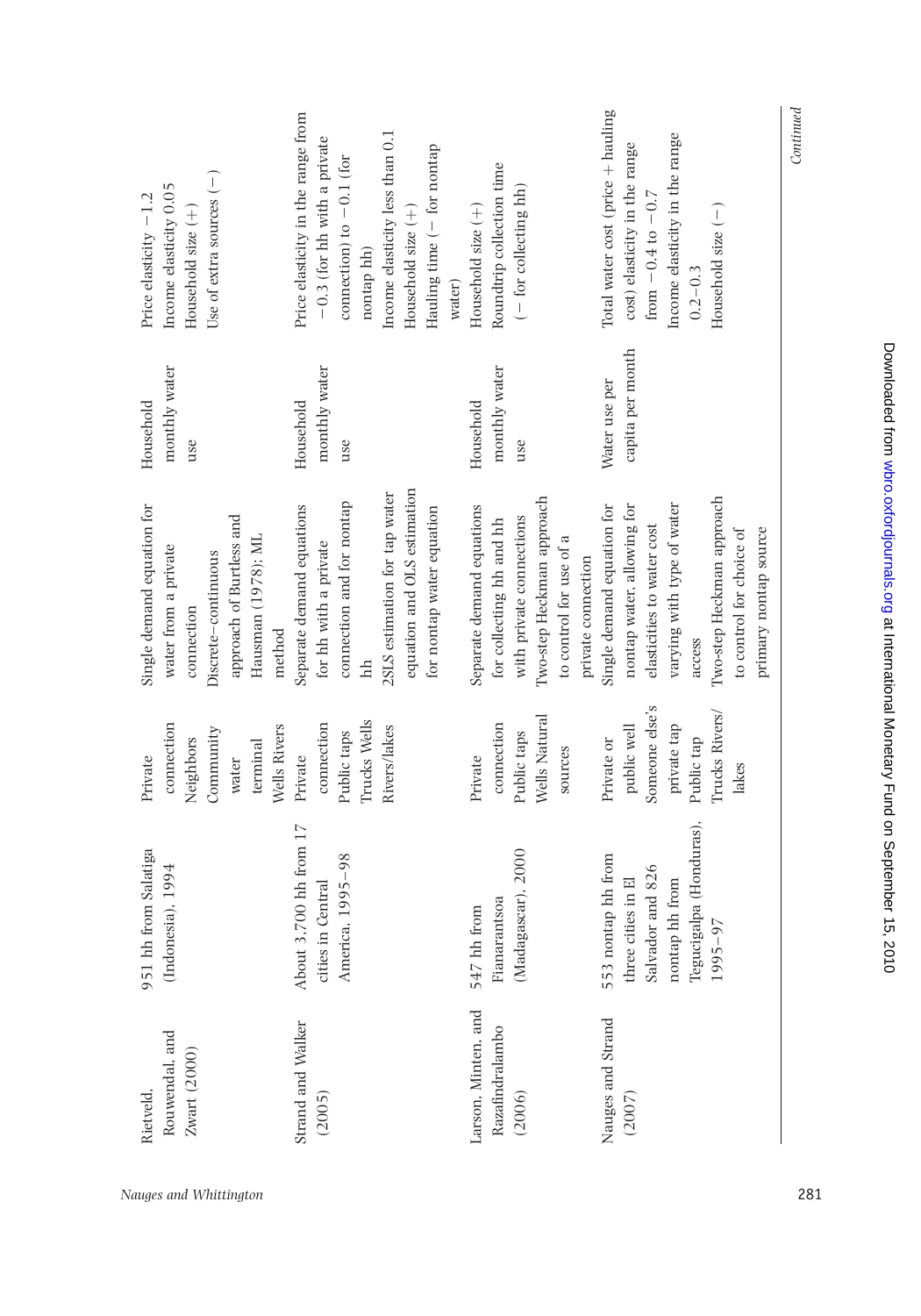| Reference                           | Households N, study region,<br>period                | Type of water<br>access                                                                           | Demand model specification and<br>estimation method                                                                                                                                                                                      | Dependent variable                                                                     | Significant explanatory variables and<br>estimated elasticities                                                                                                                                                                                                                                                                |
|-------------------------------------|------------------------------------------------------|---------------------------------------------------------------------------------------------------|------------------------------------------------------------------------------------------------------------------------------------------------------------------------------------------------------------------------------------------|----------------------------------------------------------------------------------------|--------------------------------------------------------------------------------------------------------------------------------------------------------------------------------------------------------------------------------------------------------------------------------------------------------------------------------|
| Basani, Isham, and<br>Reilly (2008) | provincial towns in<br>782 hh from seven<br>Cambodia | Rivers/streams<br>Wells Vendors<br>connection<br>Private<br>Tanks                                 | Two-step Heckman approach<br>Single demand equation for<br>to control for use of a<br>private connection<br>connected hh                                                                                                                 | monthly water<br>Household<br>use                                                      | Price elasticity in the range from<br>range 0.2-0.7 (connected hh)<br>$-0.5$ to $-0.4$ (connected hh)<br>Expenditure elasticity in the                                                                                                                                                                                         |
| Cheesman, Bennett,<br>Son (2008)    | Thuot (Vietnam), 2006<br>166 hh from Buon Ma         | Private wells<br>connection<br>Vendors<br>Private                                                 | private connection and well<br>Two-step Heckman approach<br>hh combining water from a<br>using a private connection<br>only (single equation) and<br>Separate estimation for hh<br>to control for use of well<br>water (system)<br>water | monthly water<br>Household<br>use                                                      | using a private connection only<br>Price elasticity for piped water<br>and at $-0.53$ for hh using a<br>private connection and well<br>estimated at $-0.06$ for hh<br>Household size (+) Use of a<br>Income elasticity 0.14<br>storage tank $(+)$<br>water                                                                     |
| Nauges and van den<br>Berg (2009)   | 2003<br>$1,800~\rm{hh}$ from<br>Sri Lanka,           | private wells<br>Surface water<br>connection<br>Public taps<br>Public and<br>Neighbors<br>Private | Two-step Heckman approach<br>Separate systems of demand<br>private connection; Tobit<br>equations for piped and<br>to control for use of a<br>model for censored<br>nonpiped hh<br>observations                                          | capita per month<br>(for piped hh) or<br>nonpiped hh)<br>Water use per<br>per day (for | Price elasticity in the range from<br>Hours of piped water availability<br>Collection time $($ – for nonpiped<br>Income elasticity 0.14 for piped<br>$-0.15$ to $-0.37$ for piped hh<br>hh and 0.20 for nonpiped hh<br>Use of a storage $tank (+)$<br>Household size (- for<br>$(+$ for piped water)<br>nonpiped hh)<br>water) |
|                                     |                                                      |                                                                                                   | Notes: hh: household; OLS: ordinary least-squares: 2SLS: two-stage least-squares; ML: maximum likelihood approach.                                                                                                                       |                                                                                        |                                                                                                                                                                                                                                                                                                                                |

Downloaded from wbro.oxfordjournals.org at International Monetary Fund on September 15, 2010 at International Monetary Fund on September 15, 2010 wbro.oxfordjournals.org Downloaded from

Table 2. Continued Table 2. Continued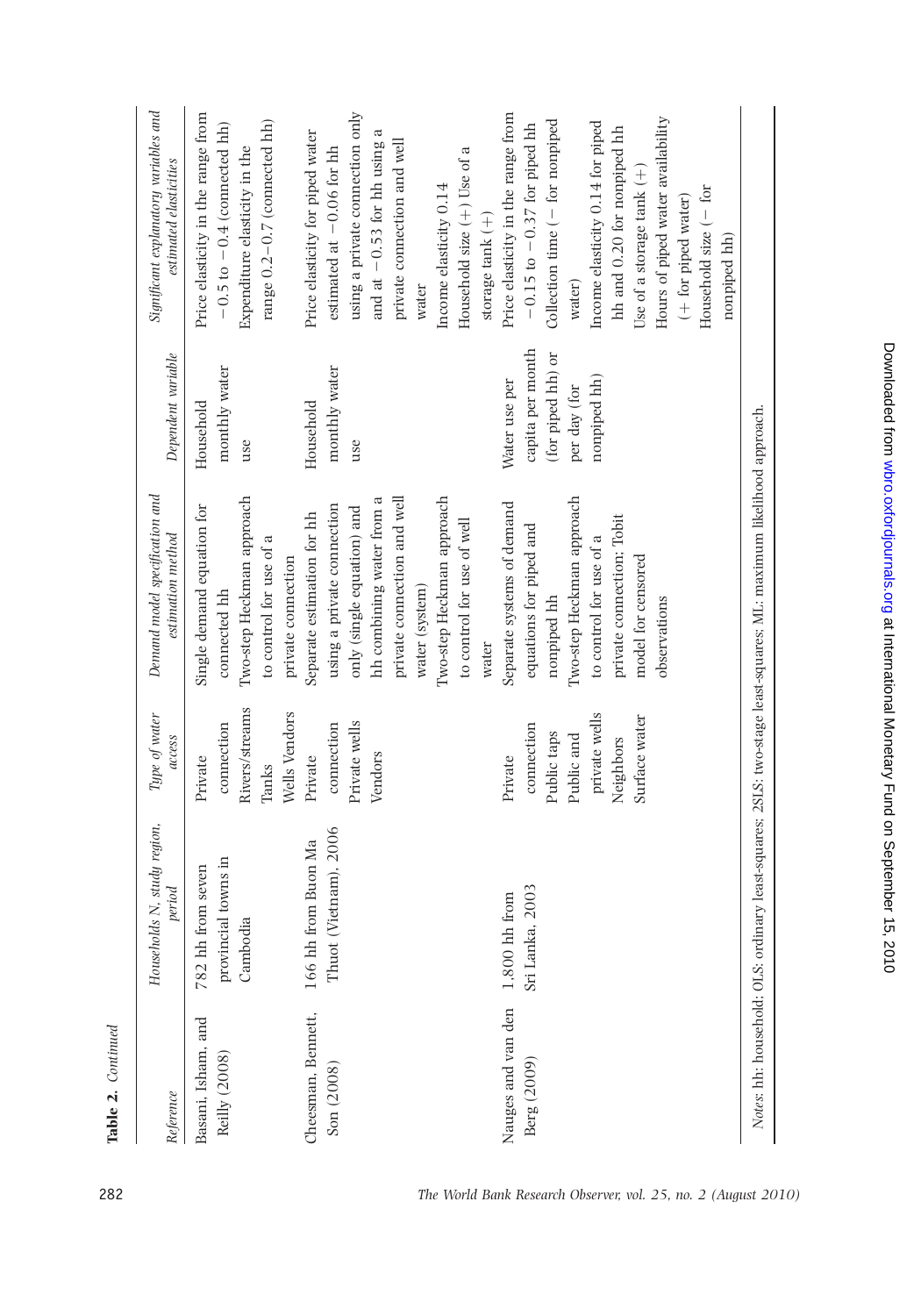public taps outside the home consume on average 25 lpcd, whereas those relying on a private well consume on average 110 lpcd (Nauges and Strand 2007). In Jakarta (Indonesia) nonconnected households that buy water from resellers purchase on average 27 lpcd, whereas those that buy water from vendors purchase 15 lpcd on average (Crane 1994).

#### Water Price

Despite heterogeneity in the places and time periods studied, authors seem to agree on the inelasticity of water demand in developing countries, with most estimates for households with a private connection in the range from  $-0.3$  to  $-0.6$ . Espey, Espey, and Shaw (1997) report an average own-price elasticity of  $-0.51$ from industrialized countries, suggesting that own-price elasticity for households in developed countries and for those in developing countries is in the same range. Only two studies from developing countries find evidence of an elastic water demand: David and Inocencio (1998) use data from Metro Manila, the Philippines, to estimate price elasticity for vended water at  $-2.1$ ; Rietveld, Rouwendal, and Zwart (2000) use data from Jakarta, Indonesia, to estimate price elasticity for piped water at  $-1.2$ . Interestingly, Rietveld, Rouwendal, and Zwart (2000) are the only authors to use the discrete–continuous model first proposed by Burtless and Hausman (1978), which was first used for estimating household water demand by Hewitt and Hanemann (1995) in a study in Texas that yielded a price elasticity of  $-1.6$ , a figure above (in absolute value) most elasticities that had been estimated in developed countries. $9$  In our opinion, the price elasticity estimated by David and Inocencio (1998) should be regarded with some caution, as alternative estimation techniques used on the same data (by the same authors) seem to provide very different price elasticities.

Nauges and van den Berg (2009) on data from three districts in Southwest Sri Lanka (Gampaha, Kalutara, and Galle) and Cheesman, Bennett, and Son (2008) on data from Buon Ma Thuot, Vietnam, estimate systems of water demand for households with private connections that also consume water from nonpiped sources. Both studies show that piped water and nonpiped water are used as substitutes and that households that rely solely on piped water are less sensitive to price changes than connected households that complement their piped-water consumption with water from a private well. $^{10}$ 

#### Costs of Water Collection

Collection time and distance to the source are found to be significant drivers of household choice of water source(s) (Mu, Whittington, and Briscoe 1990, using data from Ukunda, Kenya; Hindman Persson 2002, using data from metropolitan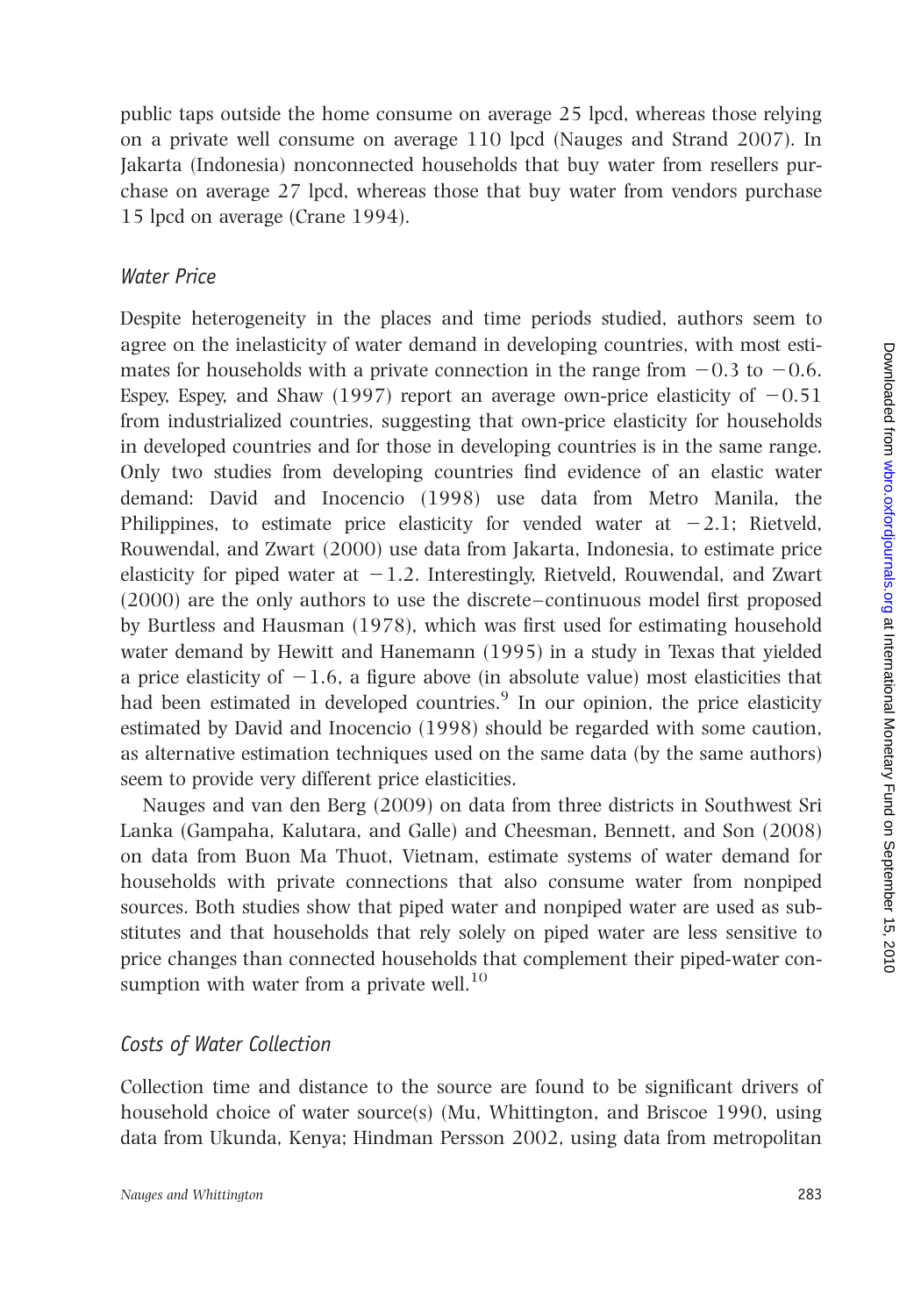Cebu, the Philippines; Briand, Nauges, and Travers forthcoming, using data from Dakar, Senegal). They also have a significant negative effect on the quantity of water collected from nontap sources (Mu, Whittington, and Briscoe 1990; Strand and Walker 2005; Larson, Minten, and Razafindralambo 2006; Nauges and Strand 2007; Nauges and van den Berg 2009). With data from Santa Ana, Sonsonate, and San Miguel (El Salvador) and Tegucigalpa (Honduras), Nauges and Strand (2007) estimate elasticity to price and hauling cost to be in the range from  $-0.4$  to  $-0.7$ .

#### Quality of Water Service

Choice of water source is found to be driven by piped-water pressure level (Madanat and Humplick 1993) and by opinions about the taste and reliability of water (Briand, Nauges, and Travers forthcoming; Nauges and van den Berg 2009). If service from a piped connection is available for longer hours, water use by connected households increases (Nauges and van den Berg 2009). However, the magnitude of the effect is found to be quite small: an extra hour of pipedwater availability would increase per capita consumption of households in Sri Lanka (districts of Gampaha, Kalutara, and Galle) by 2 percent on average. Variables measuring household opinion about water quality are not found to be significant in household water-demand functions in general.

In response to deficiencies in the water supply system, households may invest in coping strategies; that is, they may incur fixed costs in the form of investments in alternate supply sources, storage facilities, or both (Pattanayak and others 2005). For example, a household may buy a storage tank in order to mitigate problems with reliability and pressure that may be associated with private house connections, or, if the household relies on well water, pumping equipment may be purchased.

A demand equation that controls for household use of a water storage tank or for tank capacity is featured in analyzes by Crane (1994), Cheesman, Bennett, and Son (2008), and Nauges and van den Berg (2009). Crane (1994) notes that the use of a storage tank (and its capacity) could be endogenously determined in the demand model, as the investment decision regarding the tank (and its capacity) was certainly codetermined with the expected need for water. Endogeneity may not be present if the investment decision was made a long time before the actual (observed) water purchase. Using data for urban households from three districts in Southwest Sri Lanka (Gampaha, Kalutara, and Galle), Nauges and van den Berg (2009) estimate that a storage tank in the house increases per capita ( piped) consumption by 13 percent on average.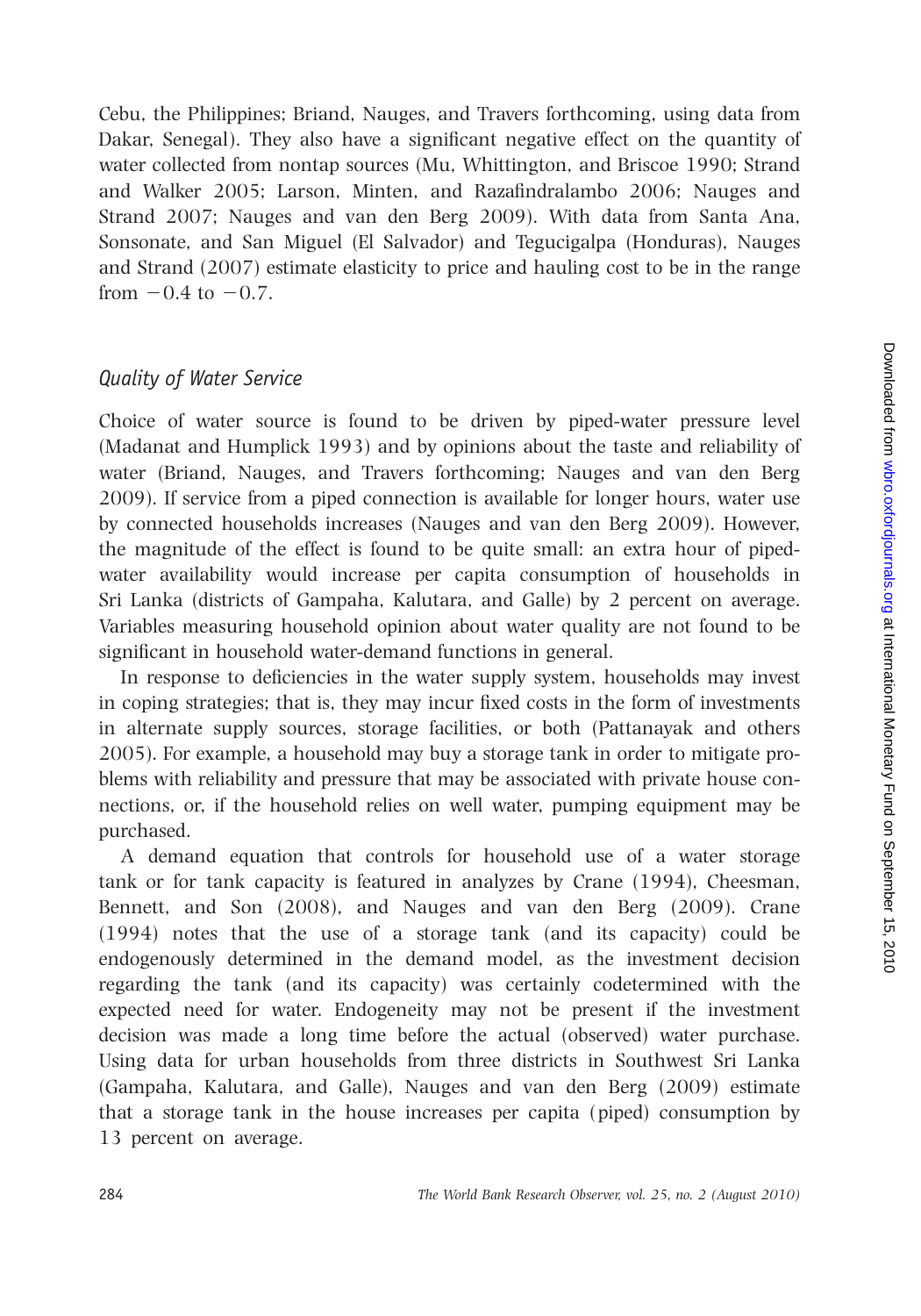#### Household Socioeconomic Characteristics

Income (or expenditure) and education level (or the ability of the head of household to read and write) have been found to be positively associated with household choice of improved water source (Madanat and Humplick 1993; Hindman Persson 2002; Larson, Minten, and Razafindralambo 2006; Nauges and Strand 2007; Basani, Isham, and Reilly 2008; Nauges and van den Berg 2009; Briand, Nauges, and Travers forthcoming). Mu, Whittington, and Briscoe (1990) and Briand, Nauges, and Travers (forthcoming), using data from Ukunda (Kenya) and Dakar (Senegal), respectively, find evidence that household composition affects choice of water source. In Ukunda; households with more women were less likely to purchase from vendors (and more likely to rely on water from wells and kiosks), presumably because more people are available in the household unit to carry water. In Dakar, the probability that households used water from the piped system increased if the head of household was a widow.

In studies estimating water demand, income elasticity (or expenditure elasticity) is found to be quite low, most often in the range  $0.1 - 0.3$ . Household size is found to be significant in most cases. When the dependent variable is total household consumption, larger households are found to have greater water use. When the dependent variable is per capita consumption, scale effects are confirmed: per capita consumption decreases with the number of members in the household. Using data from Buon Ma Thuot (Vietnam), Cheesman, Bennett, and Son (2008) found that doubling the number of permanent residents in the household increased household consumption from a piped network by approximately 50 percent.

## Concluding Remarks

Our review of the emerging literature on household water-demand functions in developing countries suggests that estimates of own-price elasticity for water from private connections is in the range from  $-0.3$  to  $-0.6$  and that income elasticity is typically in the range  $0.1 - 0.3$ , both close to what is usually reported for industrialized countries. These findings have three important implications for water utility managers in developing countries. First, in medium and large cities with significant numbers of middle-income households, tariff increases probably can be used to increase revenues in order to raise some of the funds needed to finance system improvements and expansion. Second, although demand for water from private connections is inelastic, tariff increases will induce a reduction in the quantity of water demanded, and thus can be an important component of a water-demand management program. Third, although the estimates of income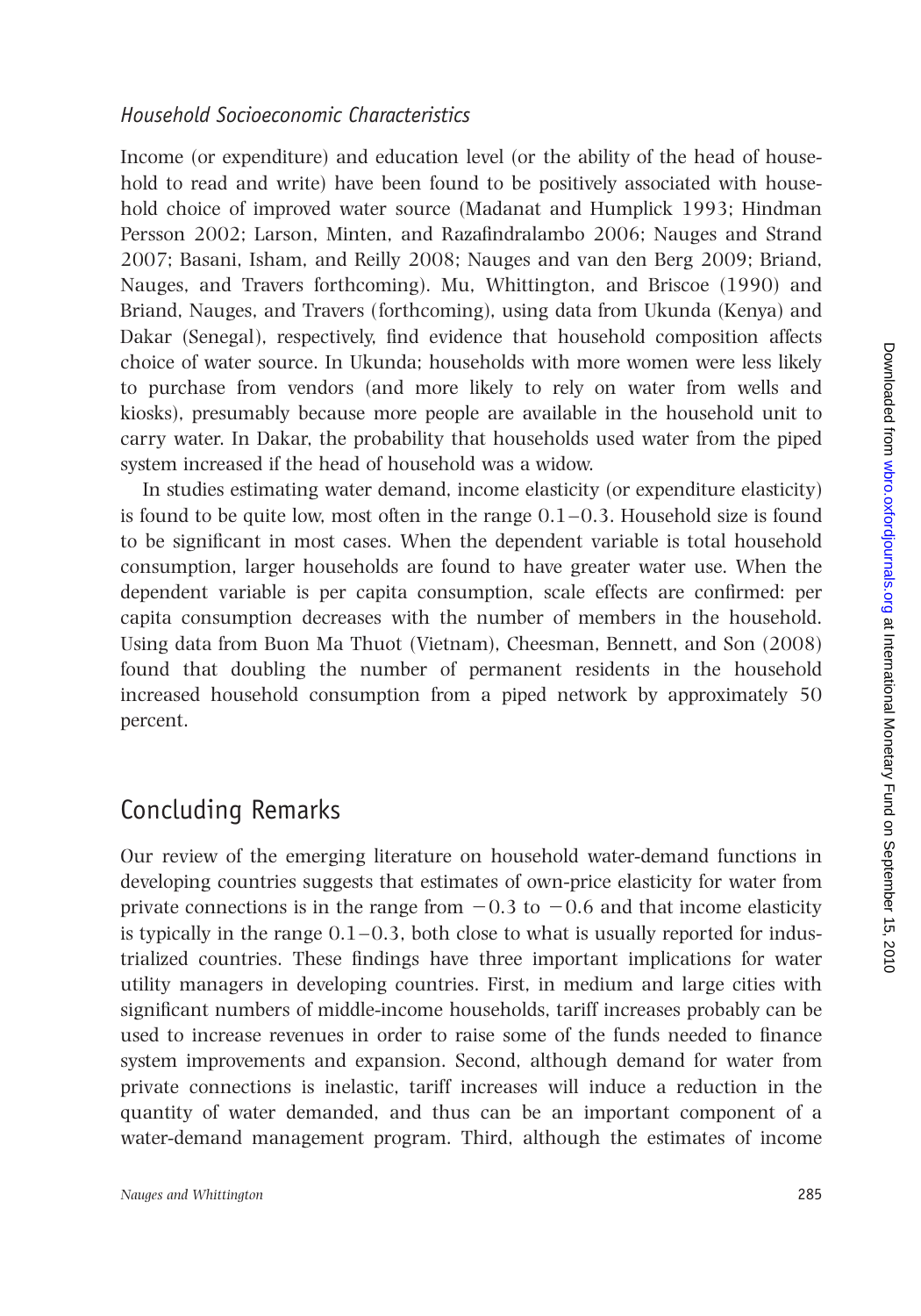elasticities are relatively small, in countries that are experiencing high rates of economic growth, water utility managers should anticipate powerful upward pressures on household water demand from increases in income. In locations where the marginal costs of water supply are increasing, this reinforces the need to use tariff increases to manage demand better.

In contrast, the literature on household water source choice, especially in rural areas, is still in its infancy, and in our judgment the empirical findings are much less robust. The explanatory variables suggested by economic theory are, in fact, associated with household water source choices and are often statistically significant and have the expected signs. However, the magnitude of the parameter estimates seems to us quite location specific, and so the policy implications are less clear. We speculate that further research will show that in many circumstances water source choices made by households will be quite sensitive to changes in prices of water from different sources and household incomes, in contrast to the findings from the literature on the quantity of water demanded by households with private connections living in medium to large cities. Programs designed to recover operation and maintenance costs, and some capital costs, thus may have significant effects on the use of new water infrastructures by households, especially in rural areas, a conclusion reached by Kremer and Miguel (2007) for households in their study villages in rural Kenya. This suggests that better demand information on source choices by households is needed in many rural areas and urban slums for designing subsidies and tariffs. This should be a highpriority research area.

Because so many people in developing countries lack improved water supply services, public health officials and many donors have little patience with economists' arguments about the optimal allocation of investment funds and the need to subject water supply projects to cost–benefit analysis. It seems obvious that people are dying from diseases that could be largely eliminated by improved water and sanitation services. Improvements are thus needed urgently, and if subsidies are necessary, so be it. If the water policy discourse is framed in this manner, information about how customers respond to different service options and pricing schemes is not likely to be a high priority to decision-makers.

Because many water utilities in developing countries have few incentives to undertake careful economic appraisals of investment projects, or to price the delivery of water to their customers in order to recover costs or meet an economic efficiency objective, water utility managers have not placed a high priority on obtaining better information on the water-demand behavior of households. Few water utilities in developing countries are financially self-sufficient; most receive capital, and in many cases even operating subsidies, from governments and donors. Their focus is naturally on the providers of these subsidies.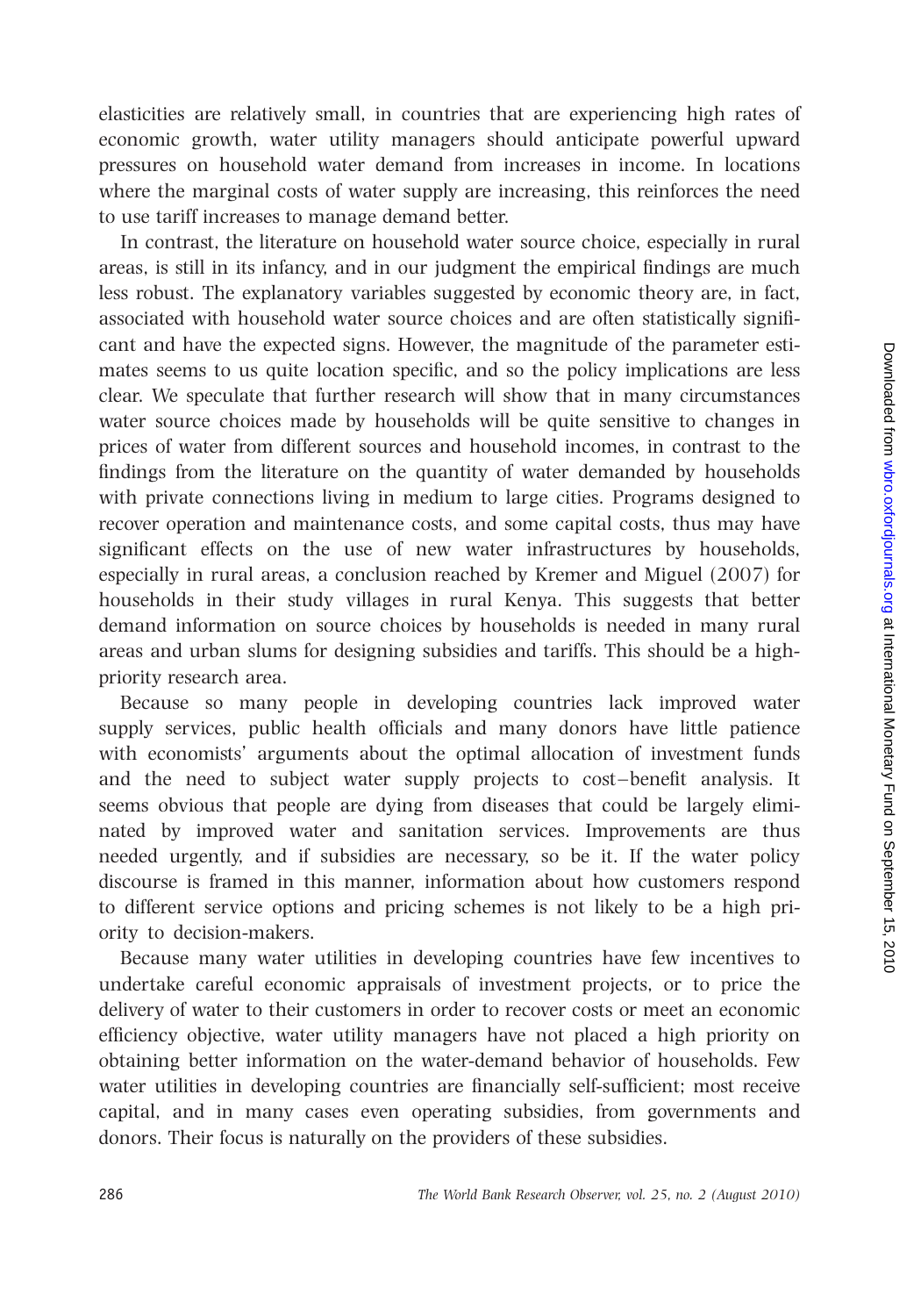However, there are reasons why this situation may soon change, and the findings from the literature on household water-demand functions may become more policy relevant. At the macrolevel, economic growth and the increased hydrologic variability brought about by climate change are placing new pressures on the water sources used by all three groups of households described in this paper. As variability in the raw water supplies increases, providing reliable supply to households becomes more expensive. Governments throughout the world are also facing increasing challenges over allocation of water resources among different users. Both climate change and intersectoral competition for water make demand management increasingly important, and thus reinforce the need for a better understanding of household demand for improved water services in different circumstances.

There have, however, been exceptions to policymakers' general neglect of this literature on household demand for improved water services. First, there is an increasing recognition that existing water and sanitation tariff structures are not achieving their stated equity objectives, and that subsidies to the water sector are not reaching the poor (Komives and others 2005; Boland and Whittington 2000). This has led to a new willingness on the part of some utilities to experiment with different water tariff structures, which leads naturally to a consideration of how consumers will respond to changing prices and incomes.

Second, there is a growing appreciation among water utility managers that water pricing decisions regarding public taps and private connections need to be coordinated. This has been due in part to the findings from the literature reviewed in this paper. In some cases demand studies have suggested that water from public taps can be provided free because this policy will not affect demand for water from private connections (World Bank Water Demand Research Team 1993). In other locations this is not the case, and information on household demand is needed to avoid the serious policy mistakes that can arise from pursuing independent, uncoordinated pricing strategies (Whittington, Davis, and McClelland 1998).

Third, in many cities in developing countries, water utility managers are increasingly recognizing the competition they face from water vendors (Whittington, Lauria, and Mu 1991). Utility managers that are losing sales and market share to water vendors may wonder what attributes of the services of water vendors households prefer, and what it would take to get households to connect to the water utility's distribution system. This financial interest in increased revenues leads utility managers to the water-demand literature reviewed in this paper.

Fourth, numerous international organizations, including the Gates Foundation, have recently focussed their attention on the need to improve the quality of drinking water provided to households in developing countries. There has been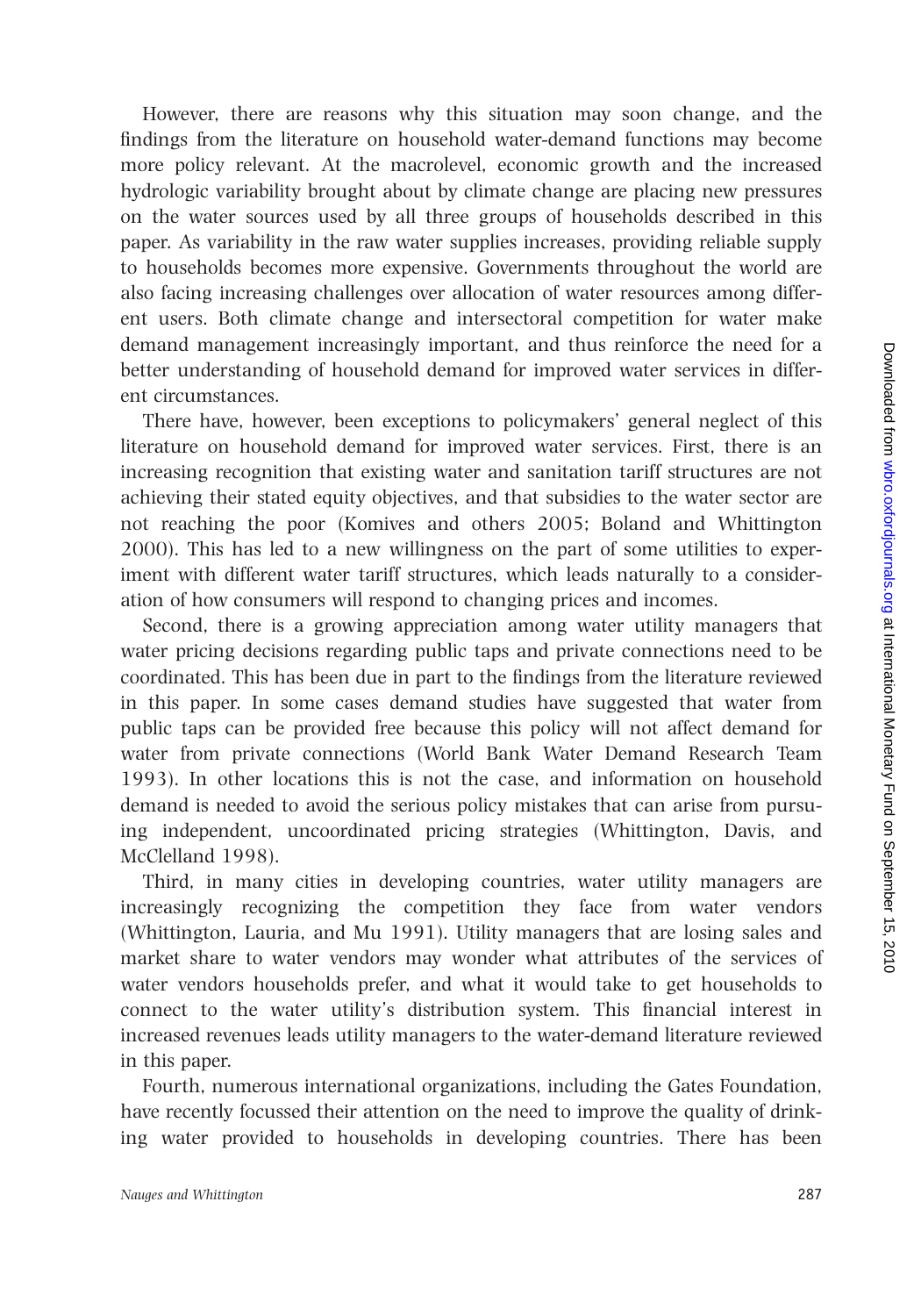renewed interest in point-of-use technologies to treat water in the home. This has also raised questions about household demand for improved drinking water quality; how much households value different attributes of service, and the costs and benefits of different point-of-use technologies (Whittington and others 2009). Again, these policy issues are generating new interest in the water-demand literature in developing countries.

Two important questions about household water-demand behavior in developing countries remain unanswered, or simply cannot be addressed with the existing data. First, existing data do not permit measurement of how household water use would respond to the establishment of dual networks (one for drinking and cooking water, the other for uses that do not require high-quality water). Analyzes of household allocation of water among various uses could be a first step. Second, welfare analysis following changes in the conditions of water supply for households in developing countries remains a difficult question, in particular when piped water is charged according to a block-pricing scheme and when scenarios involve the connection of currently nonconnected households to the piped network.

# Appendix: Data Collection Issues

Our overview in this paper of empirical issues has shown that careful analysis of household water demand in developing countries requires gathering a great deal of information from each household surveyed. The prudent researcher will bear in mind the following seven issues when designing a household survey on water use:

- 1. Surveys should ideally be made in more than a single city or village, in order to acquire data with cross-sectional variation regarding conditions of water services, in particular price, connection fee, and quality and reliability of services.
- 2. In most cases only data on sources that are actually used by the surveyed household are available. Ideally one should identify the complete set of sources available to the household (whether used or not) and gather information on the time to walk from home to any off-site source(s) used or not used, the waiting (queuing) time at the source(s), price of the water, possible rationing or constraints (opening hours, limited availability), and quality of the water from each source (whether used or not). These considerations are a prerequisite for consistent estimation of household choice of water sources.
- 3. For households relying on nonpiped sources, information on the persons in charge of collecting the water should be gathered, so that appropriate wage rates can be applied for estimating the shadow price of hauling.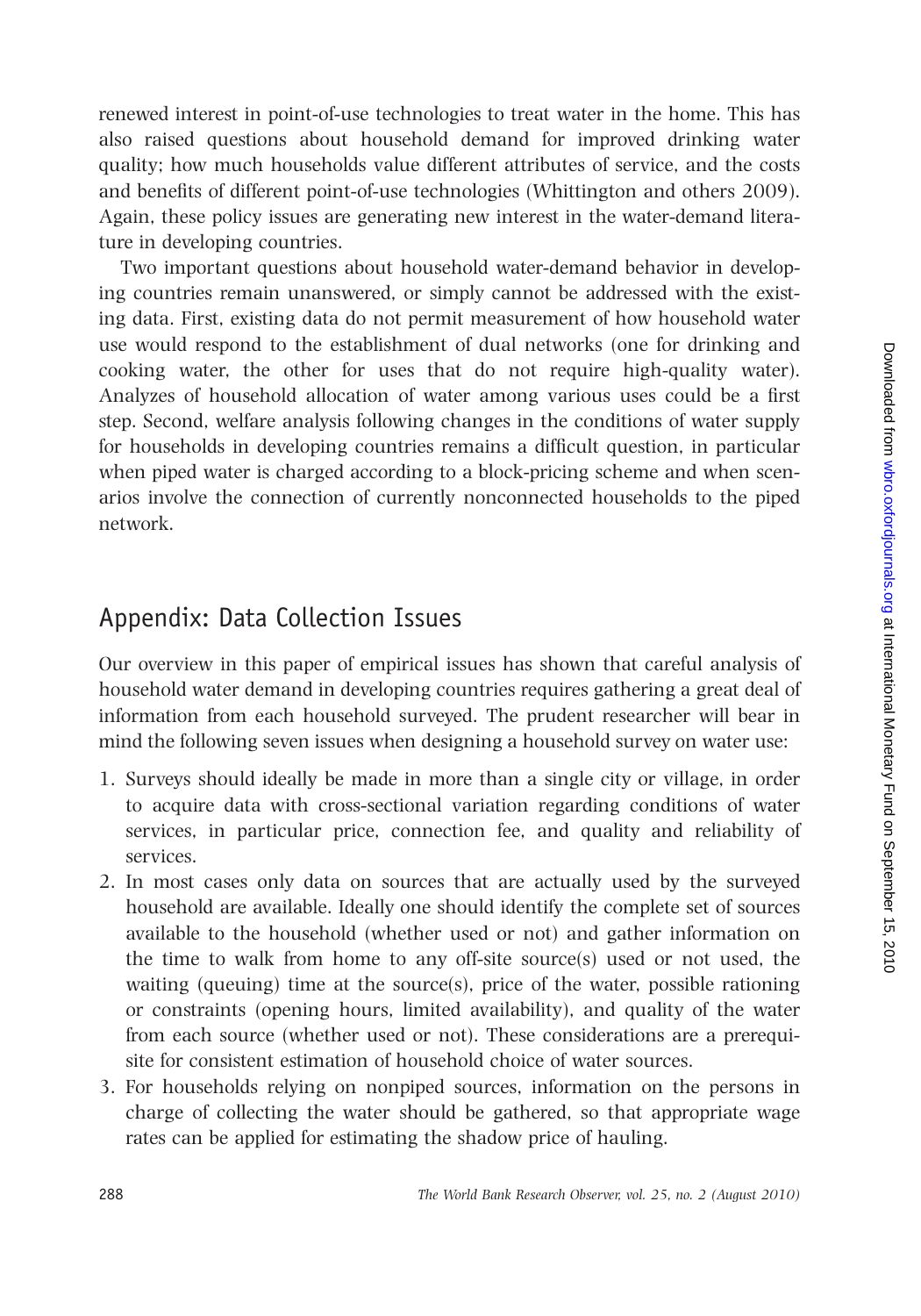- 4. At the time of the survey, interviewers should test each household about its knowledge of consumption and water expenditure during the last piped water billing period and of the pricing scheme.
- 5. It may be important to control for demand seasonality, because demand (in total and for water by source) may vary over the course of a year.
- 6. For planning it may also be important to control for number of permanent and nonpermanent household members.
- 7. To determine whether water infrastructure (storage tank, pumping equipment) is endogenous, that is, whether current household water usage might be linked to the acquisition of new infrastructure, installation dates can be recorded to serve as a measure of how recently these were purchased.

### Notes

Céline Nauges (corresponding author) is a senior researcher at the National Institute for Research in Agriculture (INRA) and at the Toulouse School of Economics, France; email address: celine.nauges $@$ toulouse.inra.fr. Dale Whittington is a professor in the departments of Environmental Sciences and Engineering, and City and Regional Planning, at the University of North Carolina at Chapel Hill (USA), and is also a professor at the Manchester Business School, University of Manchester (UK); email address: Dale\_Whittington@unc.edu. The authors gratefully acknowledge comments from the editor and three anonymous referees, Jeremy Cheesman, Sylvestre Gaudin, and participants at the seminar organized by the Crawford School of Economics and Government (at The Australian National University, Canberra).

1. Most analyzes made in industrialized countries have been based on aggregate consumption data provided by water utilities (usually from billing records).

2. When working on data from industrialized countries, authors commonly assume that the water-demand function derives from the maximization of a household's utility, subject to a budget constraint, under the assumption that water is a homogeneous good that has no direct substitute or complement. In developing countries, the underlying theoretical model is described slightly differently: water demand is usually assumed to derive from a model in which the household is considered a joint production and consumption unit (for a description of such demand models see Behrman and Deolalikar 1988). In such models, the demand for water can be regarded as a derived input demand in the production of household health (because water consumption may have health consequences). As a result, health enters a household's utility, along with consumption goods, leisure time, and other household characteristics such as education. This preference function is then maximized subject to a time–income constraint and a set of production functions. For related discussions see Acharya and Barbier (2002) and Larson, Minten, and Razafindralambo (2006).

3. Kremer and others (2007) use data on household water source choices (in a travel cost model) to estimate a revealed preference measure of household valuation of the water quality gains generated by spring protection in rural Kenya.

4. Hindman Persson (2002) estimates a probit model but points out that a nested conditional logit model would be better suited. Madanat and Humplick (1993) estimate a two-level sequential choice model to distinguish between the decision to obtain a private connection and the choice of nontap sources.

5. Analysis of source choice may be complicated insofar as the entire set of sources available to the household is not known to the econometrician. Hindman Persson (2002) assumes that each household's location within the city determines its set of available sources.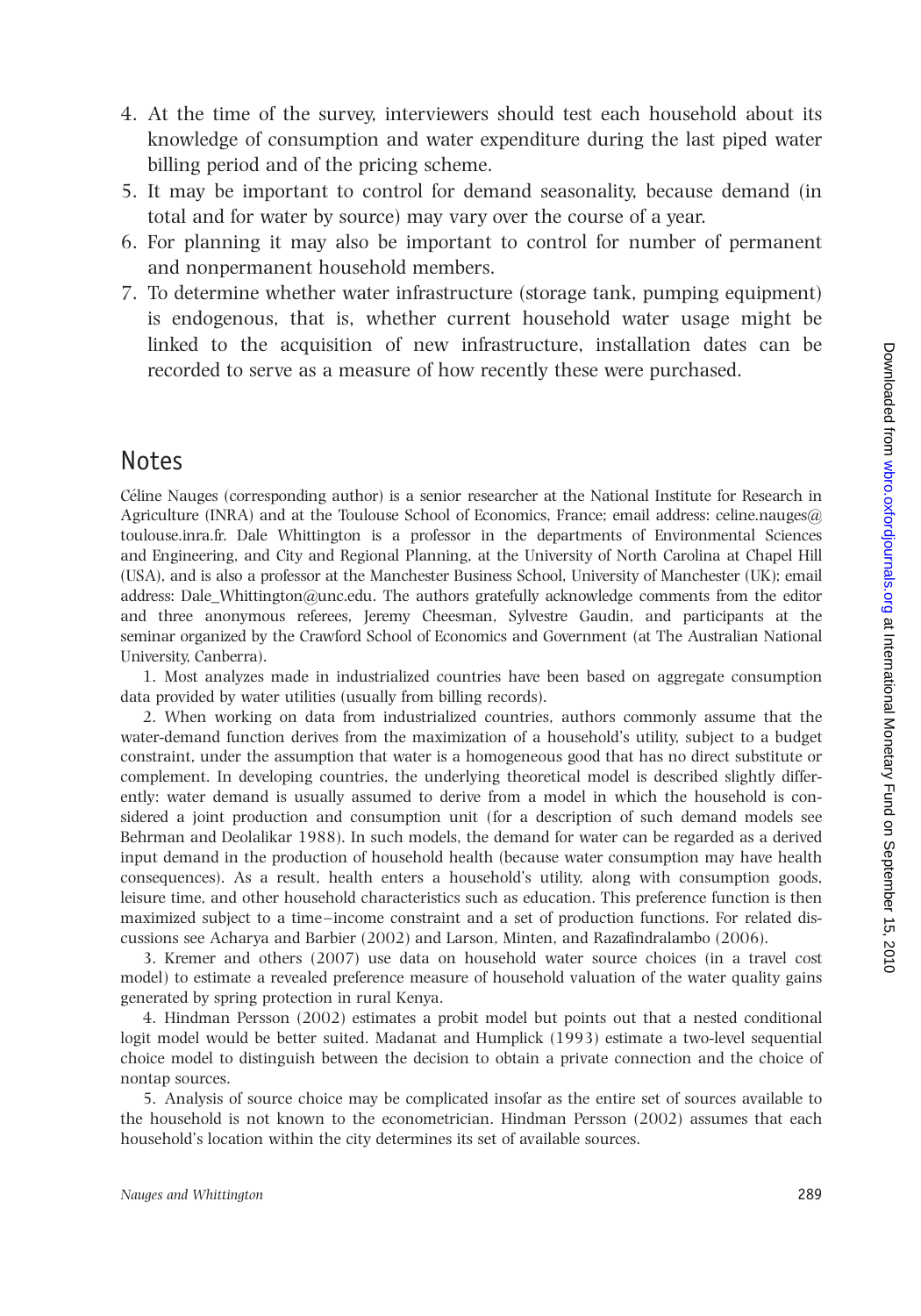6. For computation of correction terms when a probit is used in the first estimation stage, see Heckman (1979); for computation when an MNL is used, see Lee (1983) and Dubin and McFadden (1984).

7. Cheesman, Bennett, and Son (2008) employed a combination of revealed and stated preference techniques. These authors asked households how much water they would use if its price changed. They find that the own-price elasticity for household water use is extremely low  $(-0.059)$ . This estimate needs to be interpreted carefully in the context of the local water situation in their study area in Vietnam. The local water utility was only charging about US\$0.15 per cubic meter. It is thus not surprising that households would say that they would not change the amount of water they would use if the price doubled because the volumetric rate would still be very cheap. It seems to us implausible that the own-price elasticity is  $-0.059$  throughout the range of hypothetical prices offered to respondents. Such extremely inelastic demand might be plausible at much lower levels of water use per capita. However, per capita water use in the study area was relatively high. A typical Vietnamese household in the sample without a private well was using about 16 cubic meters per month—roughly equivalent to household water use in many European cities. To see how odd these results are, consider the estimates of gross surplus losses. A typical Vietnamese household in the sample was paying a water bill of about US\$2.25. Cheesman, Bennett, and Son's welfare calculations suggest that this household would be willing to pay about \$8 to avoid having a supply restriction imposed of 3.5 cubic meters per month (from 16 to 12.5 cubic meters per month). In other words, the household would be indifferent with regard to paying US\$2.25 for 12.5 cubic meters per month or paying \$10.25 for 16 cubic meters per month. We doubt that these Vietnamese households actually place such a high value on modest supply restrictions given that their income is quite modest.

8. The European average is 150 lpcd; see European Environment Agency at http://themes.eea. europa.eu/Specific\_media/water/indicators/WQ02e%2C2003.1001.

9. Meta-analyzes conducted on data from industrialized countries provide mixed evidence on the effect of functional form and estimation method on the level of price elasticities. Espey, Espey, and Shaw (1997), in a meta-analysis of 124 price elasticity estimates generated between 1963 and 1993, find no significant effect either of the functional form (linear versus log-linear) or of the estimation method (OLS versus others). Dalhuisen and others (2003), who extended Espey, Espey, and Shaw's database up to the year 2000, found that discrete–continuous choice (DCC) models (see Hewitt and Hanemann 1995; Rietveld, Rouwendal, and Zwart 2000) produced price elasticities that were significantly higher (in absolute value) than elasticities obtained using other approaches. However, this finding is weakened by the recent study of Olmstead, Hanemann, and Stavins (2007): using a DCC model on household data from 11 urban areas in the United States and Canada they find a moderate price elasticity of  $-0.33$ . The number of studies using the DCC model is too small to be able to draw any definite conclusion on the link between functional form, estimation method, and price elasticity.

10. Nauges and van den Berg (2009) use the approach introduced by Shonkwiler and Yen (1999) to control for censoring of observations in a system of simultaneous equations. This is because not all piped households complement their tap water consumption with water collected from a private well.

## References

- Acharya, G., and E. Barbier. 2002. "Using Domestic Water Analysis to Value Groundwater Recharge in the Hadejia-Jama'are Floodplain, Northern Nigeria." American Journal of Agricultural Economics 84:415–26.
- Agthe, D.E., and R.B. Billings. 1980. "Dynamic Models of Residential Water Demand." Water Resources Research 16(3):476–80.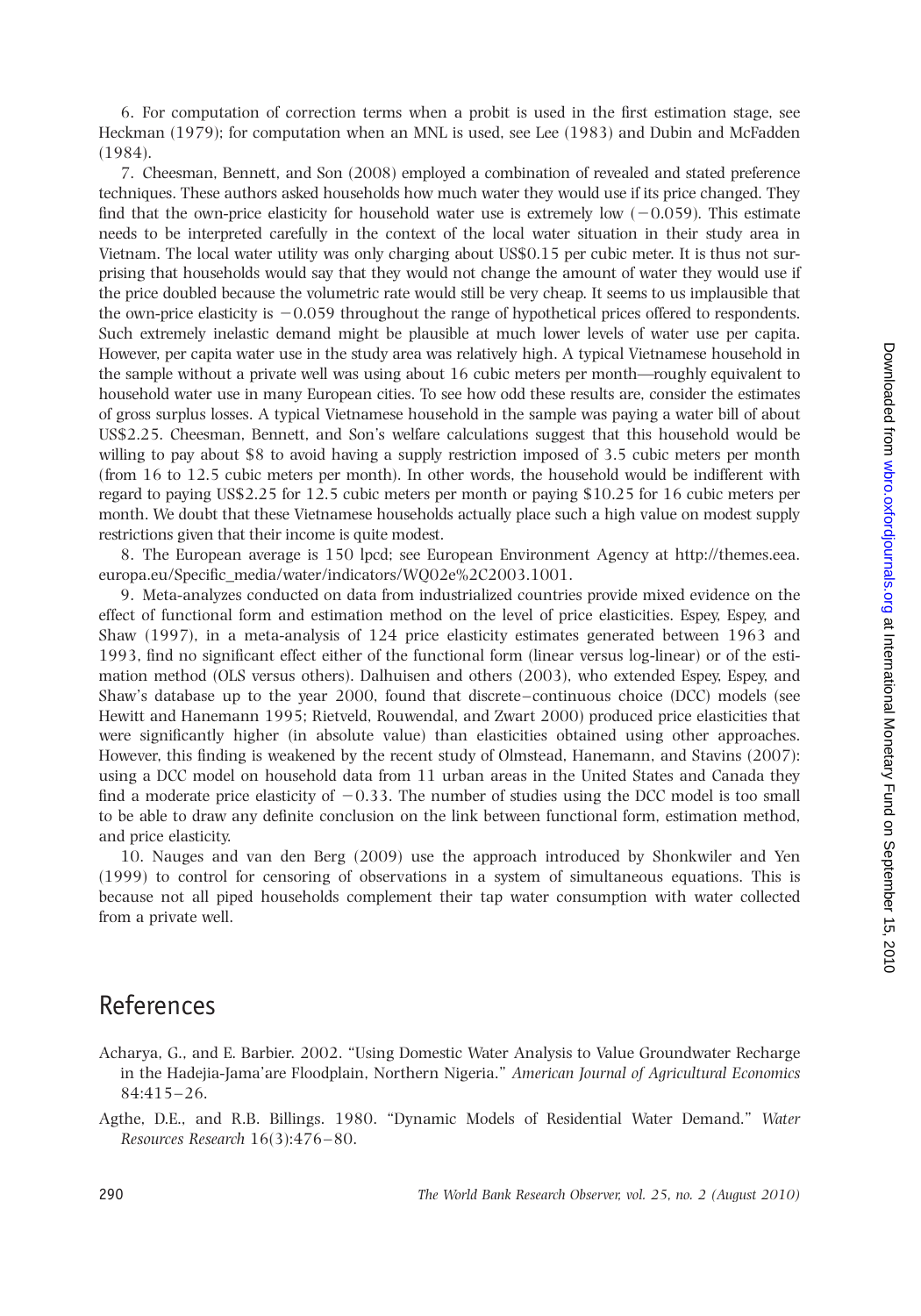- Agthe, D.E., R.B. Billings, J.L. Dobra, and K. Raffiee. 1986. "A Simultaneous Equation Demand Model for Block Rates." Water Resources Research 22(1):1–4.
- Arbués-Gracia, F., M.A. García-Valiñas, and R. Martínez-Espiñeira. 2003. "Estimation of Residential Water Demand: A State of the Art Review." Journal of Socio-Economics  $32(1)$ : $81-102$ .
- Basani, M., J. Isham, and B. Reilly. 2008. "The Determinants of Water Connection and Water Consumption: Empirical Evidence from a Cambodian Household Survey." World Development 36(5):953–68.
- Behrman, J.R., and A.B. Deolalikar. 1988. "Health and Nutrition." In J. Behrman, and T.N. Srinivasan eds., Handbook of Development Economics. Amsterdam: Elsevier Science, Vol. 1, pp. 633–711.
- Bhat, C.R. 2005. "A Multiple Discrete– Continuous Extreme Value Model: Formulation and Application to Discretionary Time-use Decisions." Transportation Research 39(8):679–707.
- Boland, J., and D. Whittington. 2000. "The Political Economy of Increasing Block Water Tariffs in Developing Countries." In Ariel Dinar ed., The Political Economy of Water Pricing Reforms. Oxford: Oxford University Press, pp. 215–36.
- Briand, A., C. Nauges, and M. Travers. Forthcoming "Choix d'approvisionnement en eau des ménages de Dakar: Une étude économétrique à partir de données d'enquête." Revue d'Economie du Développement.
- Burtless, G., and J. Hausman. 1978. "The Effect of Taxation on Labour Supply: Evaluating the Gary Income Maintenance Experiment." Journal of Political Economy 86(1):103–30.
- Cheesman, J., J. Bennett, and T.V.H. Son. 2008. "Estimating Household Water Demand Using Revealed And Contingent Behaviors: Evidence from Viet Nam." Water Resources Research 44, W11428, doi:10.1029/2007WR006265.
- Chicoine, D.L., S.C. Deller, and G. Ramamurthy. 1986. "Water Demand Estimation under Block Rate Pricing: A Simultaneous Equation Approach." Water Resources Research 22(6):859–63.
- Crane, R. 1994. "Water Markets, Market Reform and the Urban Poor: Results from Jakarta, Indonesia." World Development 22(1):71–83.
- Dalhuisen, J.M., R. Florax, H. De Groot, and P. Nijkamp. 2003. "Price and Income Elasticities of Residential Water Demand: A Meta-Analysis." Land Economics 79(2):292–308.
- Daniere, A. 1994. "Estimating Willingness to Pay for Housing Attributes: An Application to Cairo and Manila." Regional Science and Urban Economics 24:577–99.
- David, C.C., and A.B. Inocencio. 1998. "Understanding Household Demand for Water: The Metro Manila Case." Research Report, EEPSEA, Economy and Environment Program for South East Asia (http://web.idrc.ca/en/ev-8441-201-1-DO\_TOPIC.html).
- Davis, J. 2003. "Corruption in Public Services: Experience from South Asia's Water and Sanitation Sector." World Development 32(1):53–71.
- Deller, S.C., D.L. Chicoine, and G. Ramamurthy. 1986. "Instrumental Variables Approach to Rural Water Service Demand." Southern Economic Journal 53(2):333-46.
- Diakite, D., A. Semenov, and A. Thomas. 2009. "A Proposal for Social Pricing of Water Supply in Côte d'Ivoire." Journal of Development Economics 88(2):258-68.
- Dubin, J.A., and D.L. McFadden. 1984. "An Econometric Analysis of Residential Electric Appliance Holdings and Consumption." Econometrica 52:345–62.
- Espey, M., J. Espey, and W.D. Shaw. 1997. "Price Elasticity of Residential Demand for Water: A Metaanalysis." Water Resources Research 33(6):1369–74.
- Filmer, D., and L.H. Pritchett. 2001. "Estimating Wealth Effects without Expenditure Data—or Tears: An Application to Educational Enrollments in States of India." Demography 38(1):115– 32.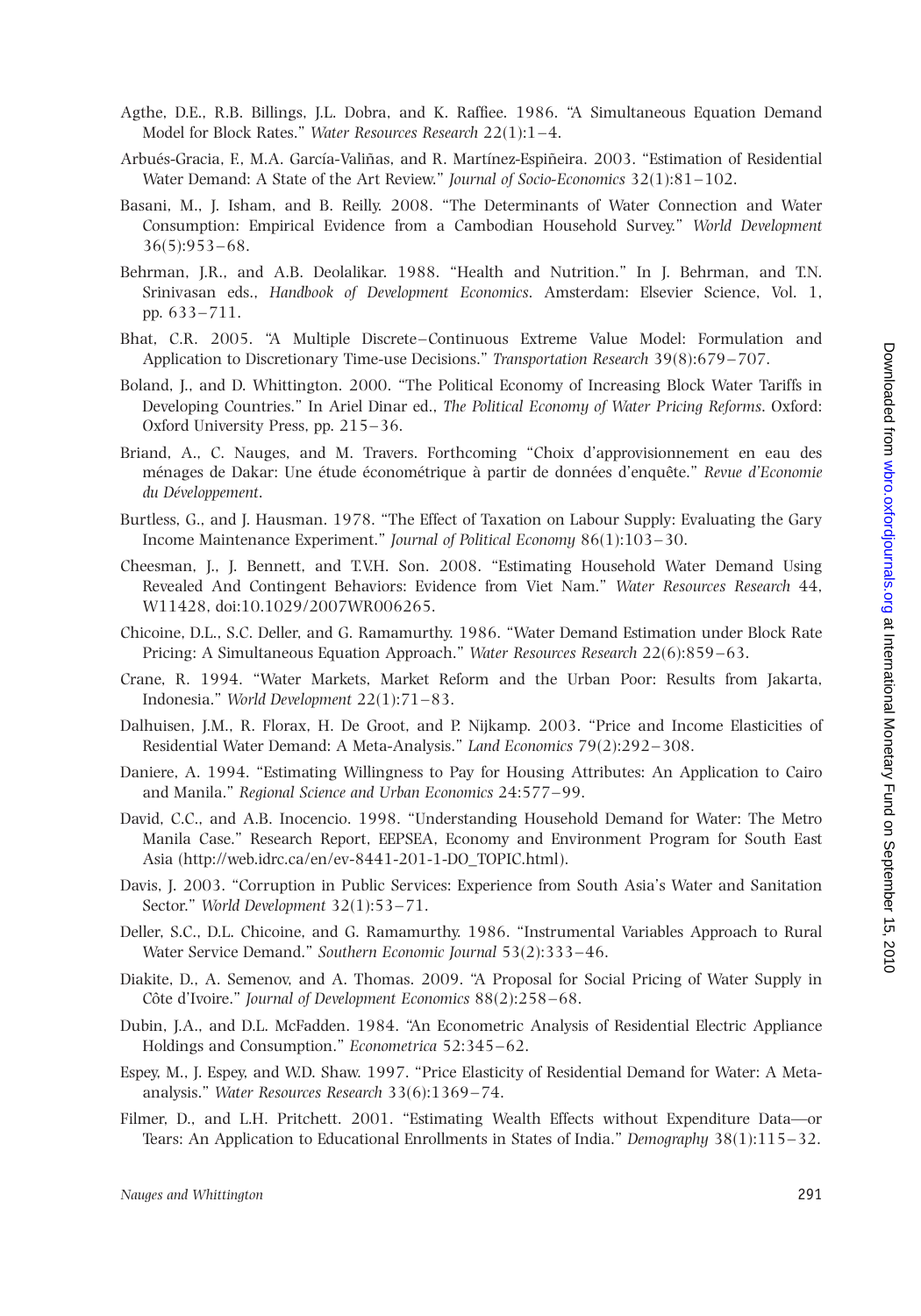- Foster, H.S.J., and B.R. Beattie. 1979. "Urban Residential Demand for Water in the United States." Land Economics 55(1):43–58.
- Gaudin, S., R.C. Griffin, and R. Sickles. 2001. "Demand Specification for Municipal Water Management: Evaluation of the Stone-Geary Form." Land Economics 77(3):399–422.
- Gottlieb, M. 1963. "Urban Domestic Demand for Water in the United States." Land Economics 39(2):  $204 - 10$ .
- Grafton, R.Q., and M. Ward. 2008. "Prices versus Rationing: Marshallian Surplus and Mandatory Water Restrictions." The Economic Record 84:57-65.
- Greene, W.H. 2003. Econometric Analysis, 5th edn. Upper Saddle River, NJ: Prentice Hall.
- Griffin, R.C., and C. Chang. 1991. "Seasonality in Community Water Demand." Western Journal of Agricultural Economics 16(2):207–17.
- Hanemann, W.M. 1998. "Determinants of Urban Water Use." In Duane Baumann, John Boland, and Michael Hanemann eds., Urban Water Demand Management and Planning. New York: McGraw Hill, pp. 31–75.
- Hansen, L.G. 1996. "Water and Energy Price Impacts on Residential Water Demand in Copenhagen." Land Economics 72(1):66–79.
- Heckman, J. 1979. "Sample Selection Bias as a Specification Error." Econometrica 47:153-61.
- Hewitt, J.A., and W.M. Hanemann. 1995. "A Discrete/Continuous Approach to Residential Water Demand under Block Rate Pricing." Land Economics 71:173– 92.
- Hindman Persson, T.H. 2002. "Household Choice of Drinking-water Source in the Philippines." Asian Economic Journal 16(4):303–16.
- Höglund, L. 1999. "Household Demand for Water in Sweden, with Implications of a Potential Tax on Water Use." Water Resources Research 35(12):3853–63.
- Howe, C.W., and F.P. Linaweaver. 1967. "The Impact of Price on Residential Water Demand and Its Relationship to System Design and Price Structure." Water Resources Research 3(1):13–32.
- Hubbell, L.K. 1977. "The Residential Demand for Water and Sewerage Service in Developing Countries: A Case Study of Nairobi." Urban Regional Report 77-14, Development Economics Department, World Bank, Washington, D.C.
- Katzman, M. 1977. "Income and Price Elasticities of Demand for Water in Developing countries." Water Resources Bulletin 13:47–55.
- Komives, K. 2003. "Infrastructure, Property Values, and Housing Choice: An Application of Property Value Models in the Developing Country Context." Ph.D. diss. University of North Carolina– Chapel Hill, Department of City and Regional Planning.
- Komives, K., V. Foster, J. Halpern, and Q. Wodon. 2005. Water, Electricity, and the Poor: Who Benefits from Utility Subsidies. Washington, D.C.: World Bank.
- Kremer, M., and E. Miguel. 2007. "The Illusion of Sustainability." Quarterly Journal of Economics 122(3):1007–65.
- Kremer, M., J. Leino, E. Miguel, and A. Zwane. 2007. "Spring Cleaning: A Randomized Evaluation of Source Water Quality Improvement." Working Paper. UC Berkeley. (http://www.cepr.org/ MEETS/WKCN/7/770/papers/Miguel.pdf ).
- Kremer, M., C. Null, E. Miguel, and A. Zwane. 2008. "Diffusion of Chlorine Drinking Water Treatment in Kenya." UC Berkeley, Working Paper. (http://are.berkeley.edu/~clair/ Clair\_Null\_2nd\_paper.pdf ).
- Kulshreshtha, S.N. 1996. "Residential Water Demand in Saskatchewan Communities: Role Played by Block Pricing System in Water Conservation." Canadian Water Resources Journal 21(2): 139–55.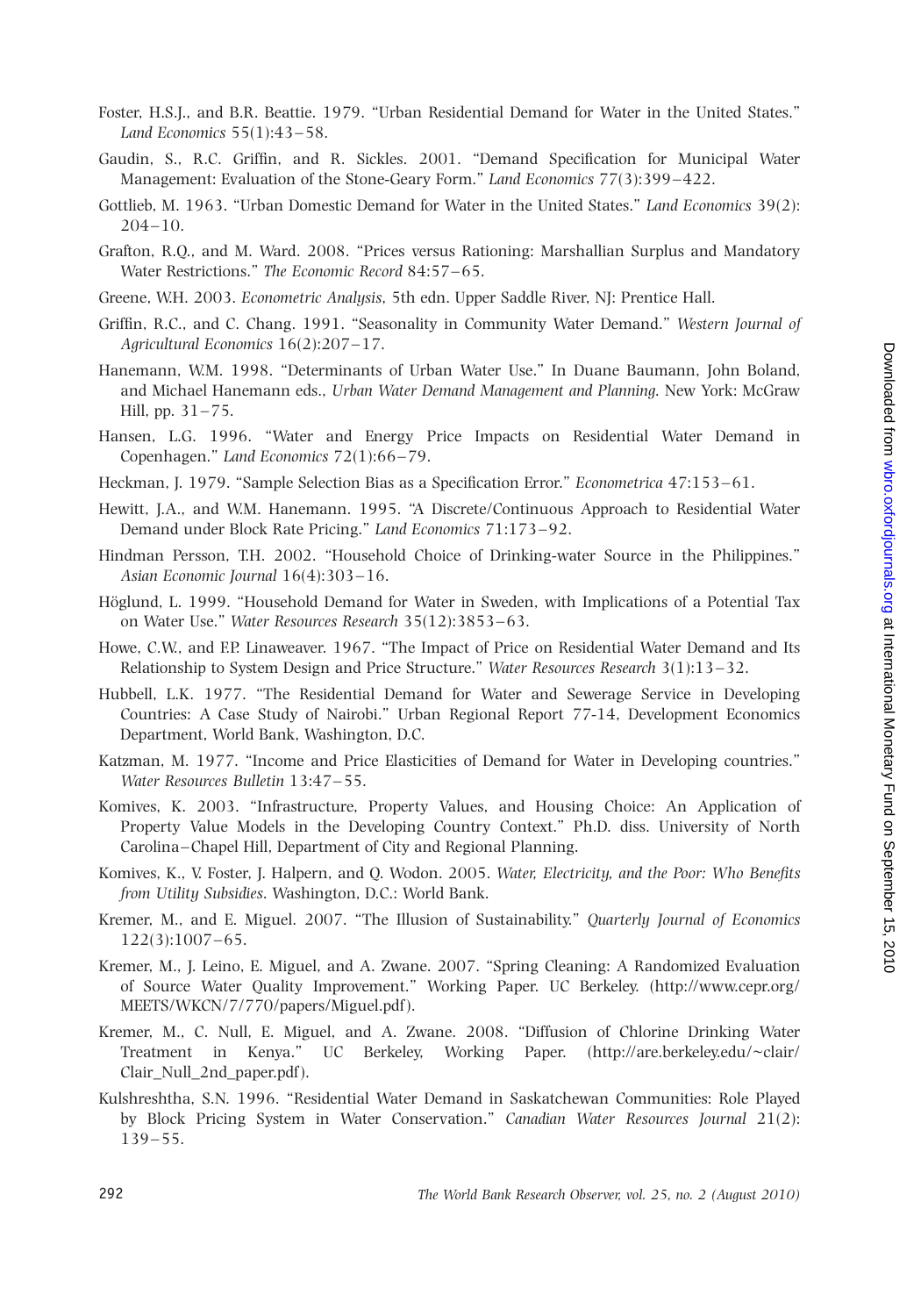- Larson, B., B. Minten, and R. Razafindralambo. 2006. "Unravelling the Linkages between the Millennium Development Goals for Poverty, Education, Access to Water and Household Water Use in Developing countries: Evidence from Madagascar." Journal of Development Studies 42(1):  $22 - 40.$
- Lee, L.F. 1983. "Generalized Econometric Models with Selectivity." Econometrica 51:507–12.
- Madanat, S., and F. Humplick. 1993. "A Model of Household Choice of Water Supply Systems in Developing countries." Water Resources Research 29:1353– 8.
- Martínez-Espiñeira, R. 2002. "Residential Water Demand in the Northwest of Spain." Environmental and Resource Economics 21(2):161–87.
- Mu, X., D. Whittington, and J. Briscoe. 1990. "Modeling Village Water Demand Behavior: A Discrete Choice Approach." Water Resources Research 26(4):521–9.
- Nauges, C., and J. Strand. 2007. "Estimation of Non-tap Water Demand in Central American Cities." Resource and Energy Economics 29:165–82.
- Nauges, C., and A. Thomas. 2000. "Privately-operated Water Utilities, Municipal Price Negotiation, and Estimation of Residential Water Demand: The Case of France." Land Economics 76(1):68–85.
- Nauges, C., and C. van den Berg. 2006. "Perception of Health Risk and Averting Behavior: An Analysis of Household Water Consumption in Southwest Sri Lanka." Working Paper 08.09.253. LERNA, Toulouse, France.
- . 2009. "Demand for Piped and Non-piped Water Supply Services: Evidence from Southwest Sri Lanka." Environmental and Resource Economics 42(4):535–49.
- Nieswiadomy, M.L., and D.J. Molina. 1989. "Comparing Residential Water Demand Estimates under Decreasing and Increasing Block Rates Using Household Data." Land Economics 65(3):280–9.
- North, J.H., and C.C. Griffin. 1993. "Water Source as a Housing Characteristic: Hedonic Property Valuation and Willingness to Pay for Water." Water Resources Research 29:1923–9.
- Olmstead, S.M., W.M. Hanemann, and R.N. Stavins. 2007. "Water Demand under Alternative Price Structures." Journal of Environmental and Economics Management 54:181–98.
- Pattanayak, S., J.C. Yang, D. Whittington, and B. Kumar. 2005. "Coping with Unreliable Public Water Supplies: Averting Expenditures by Households in Kathmandu, Nepal." Water Resources Research 41, W02012, doi:10.1029/2003WR002443.
- Pint, E. 1999. "Household Responses to Increased Water Rates during the California Drought." Land Economics 75(2):246–66.
- Renwick, M.E., and R. Green. 2000. "Do Residential Water Demand Side Management Policies Measure Up? An Analysis of Eight California Water Agencies." Journal of Environmental Economics and Management  $40(1)$ :37-55.
- Rietveld, P., J. Rouwendal, and B. Zwart. 2000. "Block Rate Pricing of Water in Indonesia: An Analysis of Welfare Effects." Bulletin of Indonesian Economic Studies 36(3):73–92.
- Rizaiza, O. 1991. "Residential Water Usage: A Case Study of the Major Cities of the Western Region of Saudi Arabia." Water Resources Research 27(5):667–71.
- Shonkwiler, J.S., and S.Y. Yen. 1999. "Two-Step Estimation of a Censored System of Equations." American Journal of Agricultural Economics 81:972-82.
- Strand, J., and I. Walker. 2005. "Water Markets and Demand in Central American Cities." Environment and Development Economics 10(3):313– 35.
- Therkildsen, O. (1988). Watering White Elephants: Lessons from Donor-Funded Planning and Implementation of Rural Water Supplies in Tanzania. Uppsala: Scandinavian Institute of African Studies.